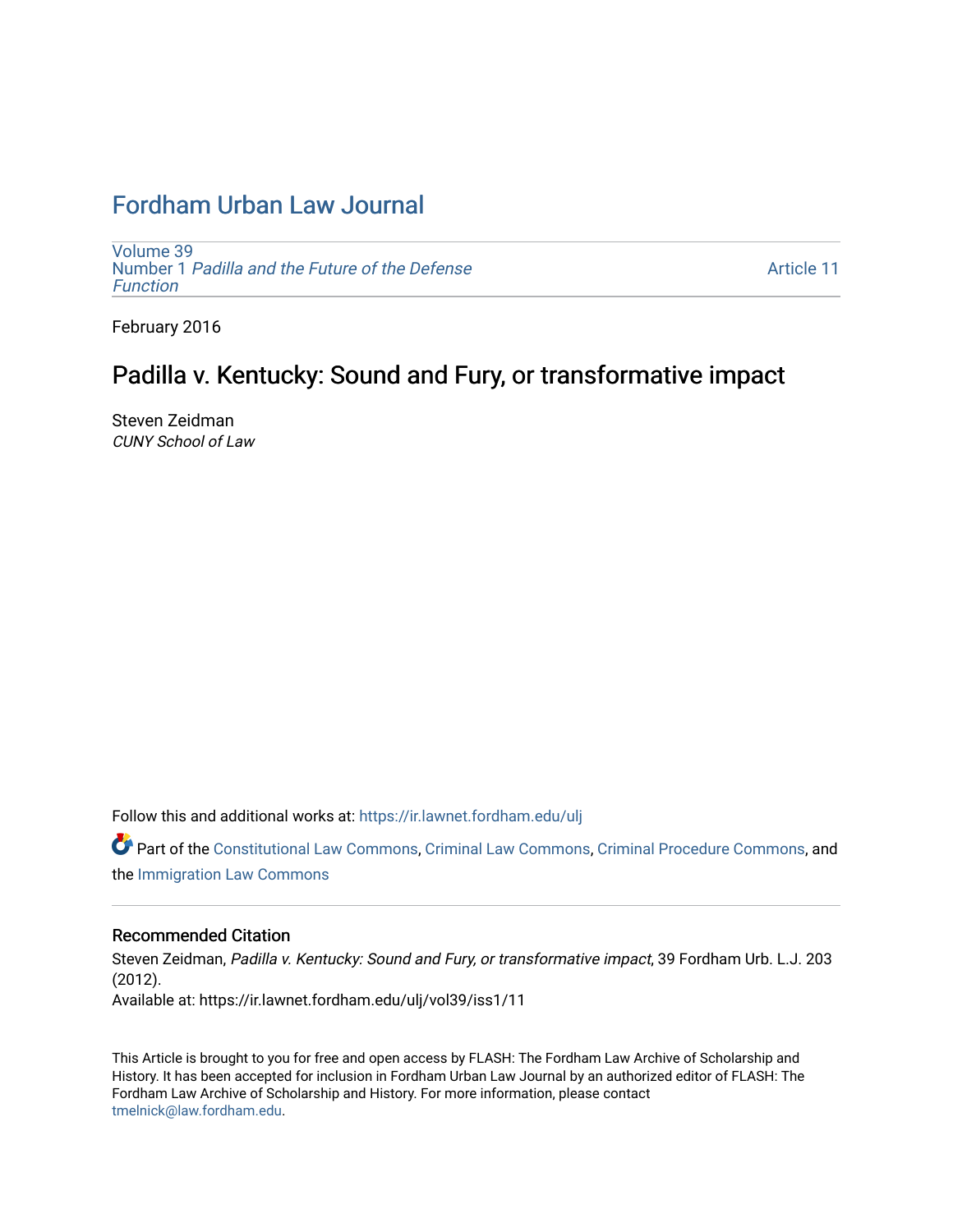# PADILLA V. KENTUCKY: SOUND AND FURY, OR TRANSFORMATIVE IMPACT

Steven Zeidman\*

The March 2010 decision by the Supreme Court in *Padilla v. Ken*tucky,<sup>1</sup> holding that it was constitutionally deficient for a defense attorney to fail to warn his client of the near-certain deportation consequences of a guilty plea, was lauded by many individuals and groups as having the potential to transform criminal defense representation.2 On its face, the decision merited adulation and reification; after all, the stories are legion of people being deported as a result of uncounseled and/or ill-advised pleas.<sup>3</sup>

Two years later, commentators still sanctify *Padilla* as heralding a "revolutionary shift" in practice,<sup>4</sup> and *Padilla*-inspired trainings, con-

3. See, e.g., Nina Bernstein, How One Marijuana Cigarette May Lead to Deportation, N.Y. TIMES, Mar. 31, 2010, at A17; Karen Branch-Brioso and Peter Shinkle, Longtime Legal Residents Face Deportation for Minor Crimes, ST. LOUIS POST-DISPATCH, May 3, 2004, at A1; Editorial, Should Minor Drug Offenses Lead to Deportation, WASH. POST, Mar. 31, 2010, at A16.

4. McGregor Smyth, From "Collateral" to "Integral": The Seismic Evolution of Padilla v. Kentucky and Its Impact on Penalties Beyond Deportation, 54 HOW. L.J. 795, 798 (2011).

<sup>\*</sup> Professor, CUNY School of Law.Professor; J.D., Duke University School of Law. For their encouragement, honest critique, suggestions, and line edits, I thank Sameer Ashar, Mari Curbelo and Tom Klein. I also gratefully acknowledge the tireless research assistance of Raymond Fernandez, as well as the support of CUNY School of Law.

 <sup>1. 130</sup> S. Ct. 1473 (2010).

<sup>2</sup>. See, e.g., Alisa A. Johnson, Defense Counsel Has Duty to Inform Client of Deportation Consequences of Guilty Pleas, 87 CRIM. L. REP. (BNA) 1, 2 (2010) (quoting defense attorney Laura Kelsey Rhodes) ("It's a relief that the court has . . . clarified counsel's obligation."); Margaret Colgate Love & Gabriel J. Chin, Padilla v. Kentucky: The Right to Counsel and the Collateral Consequences of Conviction, 34 CHAMPION 18, 19 (2010) ("The systemic impact of this new obligation cannot be underestimated. *Padilla* may turn out to be the most important right to counsel case since Gideon . . . ."); Tony Mauro, New Standard is Set for Advice on Deportation in Criminal Cases, 243 N.Y. L.J. 1, 2 (Apr. 1, 2010) (quoting Benita Jain, co-director of the Immigrant Defense Project) ("This is one of the biggest ineffective assistance of counsel rulings in years."); id. (quoting the National Association of Criminal Defense Lawyers stating it will "assure the integrity" of plea negotiations).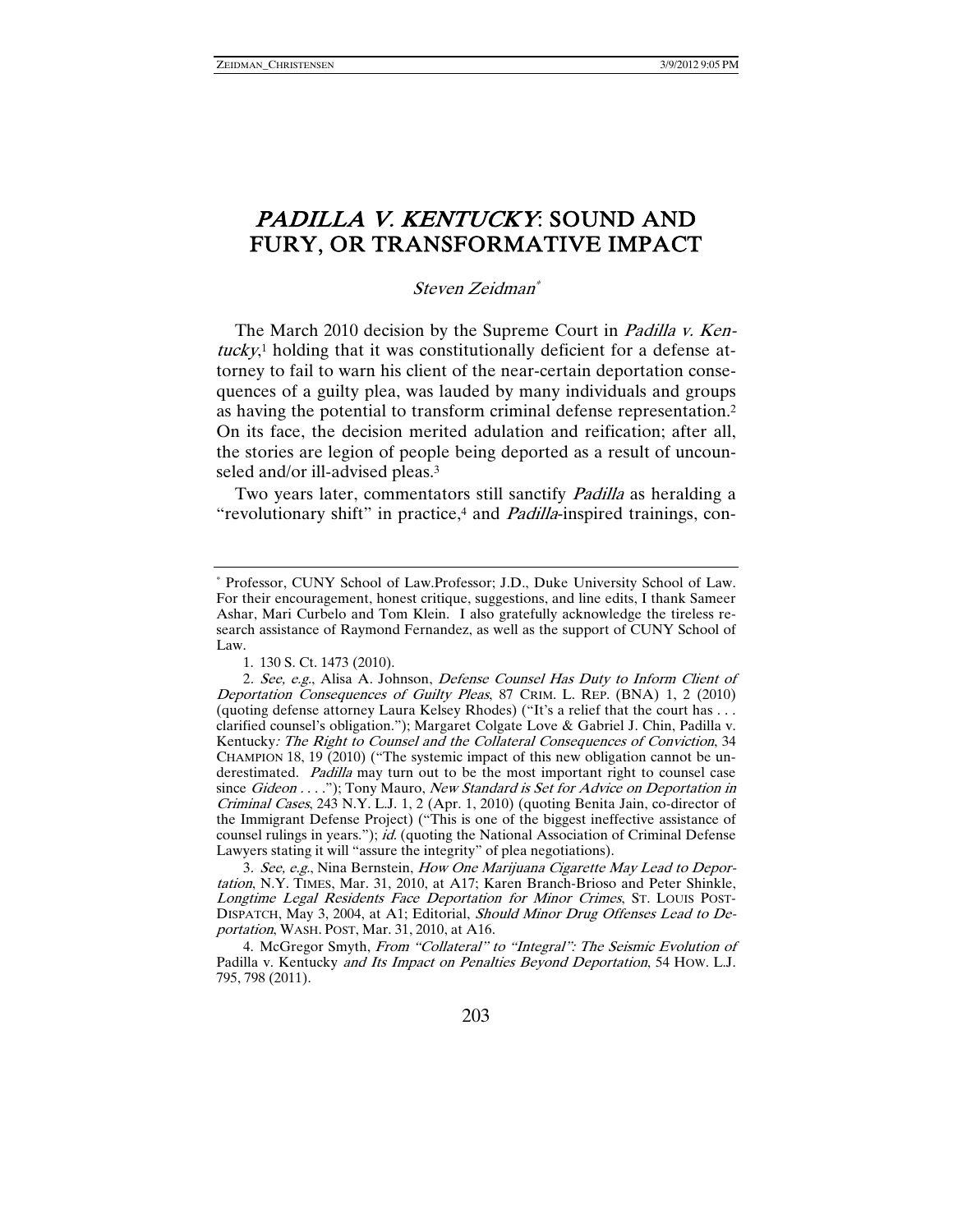ferences and law review symposia crowd the legal calendar.5 But has there been any impact on the nature and quality of representation provided to those accused of crime? It is time to examine whether there has been substantive change to match the optimistic rhetoric. A careful analysis of the inadequate, unethical, and now unconstitutional counseling at the heart of Padilla, and of the ramifications of the Court's holding, suggests that the immediate outpouring of support and gratitude for the decision overstated the impact of the case and overlooked potential areas of concern.

This Article explores the reasons for the high expectations and the limited impact of this Supreme Court ruling on a complex reality. The appropriate starting point for such an inquiry is to try and understand the underlying problem which, while perhaps not motivating the Court to issue its ruling, did move many immigrant's rights organizations to zero in on *Padilla* as the potential holy grail of effective assistance from the moment the Court granted certiorari. For these advocates, the seemingly recurring wrong that needed a remedy involved a defendant taking an uncounseled or misadvised plea, which in turn led to deportation. A ruling that appeared to address this problem was seen as a godsend.

Two questions immediately arise if one hopes to assess whether the Court's holding will right the above-mentioned wrong: how widespread was the problem, and why was it occurring?

Quantifying or in any meaningful way measuring the extent of the problem is likely an impossible task. Perhaps one could count the number of appeals that raise the inadequate immigration advice issue, and also see if these cases were of relatively recent vintage or had been increasing in number. Reported cases, even those where the courts deny ineffective assistance of counsel claims, often recite facts that paint a clear picture of substandard, if not constitutionally ineffective, assistance as to immigration issues.<sup>6</sup> Maybe the extent of the

<sup>5</sup>. See, e.g., N.Y.C BAR ASS'N, <sup>P</sup>ADILLA V. <sup>K</sup>ENTUCKY: THE NEW YORK CITY CRIMINAL COURT SYSTEM, ONE YEAR LATER 4 (2011) (discussing numerous trainings held by defender offices and bar associations); Symposium, Collateral Consequences: Who Really Pays the Price for Criminal "Justice"? 54 How. L.J. 501 (2011); Symposium, Crossing the Border: The Future of Immigration Law and Its Impact on Lawyers, 45 NEW ENG. L. REV. 301 (2011); Symposium, Criminal Law and Immigration Law: Defining the Outsider, 58 UCLA L. REV. 1389 (2011).

 <sup>6.</sup> Prior to Padilla, courts drew a distinction between direct and collateral consequences of a guilty plea, and required defense attorneys to advise their clients only about direct consequences. See, e.g., Jenny Roberts, Ignorance is Effectively Bliss: Collateral Consequences, Silence, and Misinformation in the Guilty-Plea Process, 95 IOWA L. REV. 119, 124–25 (2009) [hereinafter Roberts, Ignorance is Bliss]. The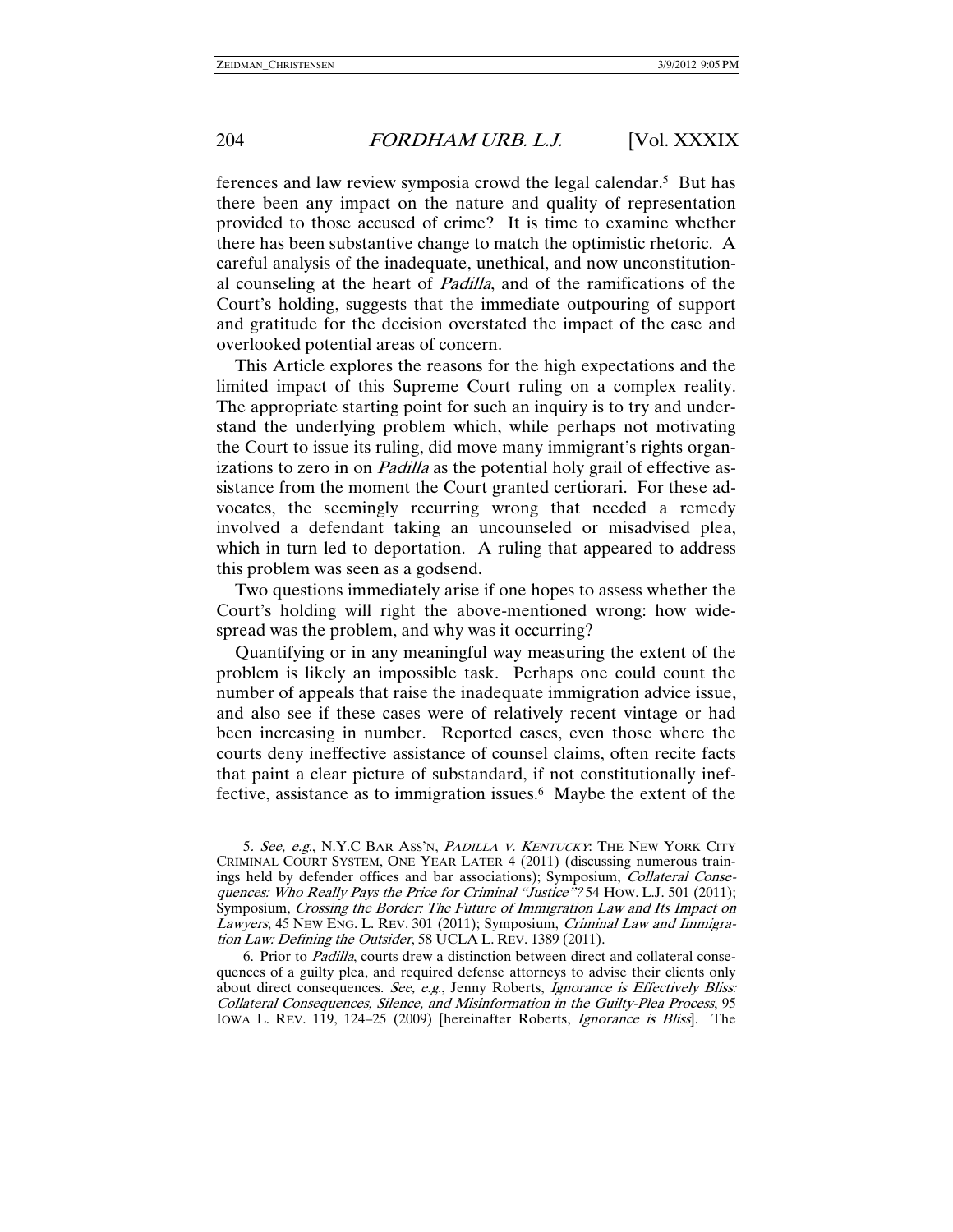problem was captured by the growing number of media accounts of people with longstanding ties to the United States facing deportation because of ill-advised pleas,<sup>7</sup> or by the burgeoning interest in the issue as reflected by the myriad law review articles on point.8 Or perhaps there was just a vague, shared sense that criminal defense attorneys, maligned since the first days after *Gideon*,<sup>9</sup> do not know what they are doing, have divided loyalties, or are just too under-resourced and overwhelmed to pay sufficient attention to the law and to their clients' immigration statuses.10

7. See supra note 3 and accompanying text.

8. See, e.g., Gabriel J. Chin & Richard W. Holmes, Jr., Effective Assistance of Counsel and the Consequences of Guilty Pleas, 87 CORNELL L. REV. 697 (2002); Terry Coonan, Dolphins Caught in Congressional Fishnets—Immigration Law's New Aggravated Felons, 12 GEO. IMMIGR. L.J. 589 (1998); John J. Francis, Failure to Advise Non-Citizens of Immigration Consequences of Criminal Convictions: Should This Be Grounds to Withdraw a Guilty Plea?, 36 U. MICH. J.L. REFORM 691 (2003); Lea McDermid, Deportation is Different: Noncitizens and Ineffective Assistance of Counsel, 89 CALIF. L. REV. 741 (2001); Roberts, Ignorance is Bliss, supra note 6.

 9. Gideon v. Wainwright, 372 U.S. 335, 345 (1963) (establishing the right to counsel for all indigent defendants charged with felonies).

10. See, e.g., Duncan v. State, 784 N.W.2d 51, 52 (Mich. 2010) (discussing plaintiffs argument that the State's failure to fully fund and tend to indigent defense has led to systemic, widespread ineffective assistance of counsel); Hurrell-Harring v. State, 930 N.E.2d 217 (N.Y. 2010); see also Mary Sue Backus & Paul Marcus, The Right to Counsel in Criminal Cases, A National Crisis, 57 HASTINGS L.J. 1031 (2006); THE CONSTITUTION PROJECT, JUSTICE DENIED: AMERICA'S CONTINUING NEGLECT OF OUR CONSTITUTIONAL RIGHT TO COUNSEL (April 2009); NAT'L ASS'N OF CRIMINAL DEF. LAWYERS, MINOR CRIMES, MASSIVE WASTE: THE TERRIBLE TOLL OF AMERICA'S BROKEN MISDEMEANOR COURTS (2009); AMERICAN BAR ASS'N STAND-ING COMM. ON LEGAL AID & INDIGENT DEFENDANTS, GIDEON'S BROKEN PROMISE: AMERICA'S CONTINUING QUESTION FOR EQUAL JUSTICE 4 (2004) ("thousands of persons are processed through America's courts every year either with no lawyer at all or with a lawyer who does not have the time, resources, or in some cases the inclination to provide effective representation"); NAT'L SYMPOSIUM ON INDIGENT DEF., IM-PROVING CRIMINAL JUSTICE SYSTEMS THROUGH EXPANDED STRATEGIES AND INNO-VATIVE COLLABORATIONS 1 (2000), *available at* http://www.nlada.net/sites/default/ files/doj\_improvingcriminaljustice\_1999.pdf ("[I]ndigent defense in the United States today is in a chronic state of crisis").

overwhelming majority of courts that have considered the issue have held that deportation is a collateral consequence. See, e.g., Broomes v. Ashcroft, 358 F.3d 1251, 1257 (10th Cir. 2004). As a result, failure to warn about potential deportation or even, in many cases, misadvice about the likelihood of deportation, has been deemed to be outside the purview of an ineffective assistance of counsel claim. See, e.g., People v. Ford, 657 N.E.2d 265 (N.Y. 1995); Gonzalez v. State, 134 P.3d 955 (Or. 2006); Roberts, Ignorance is Bliss, supra. For a detailed explanation of the direct versus collateral issue, see Jenny Roberts, The Mythical Divide Between Collateral and Direct Consequences of Criminal Convictions: Involuntary Commitment of "Sexually Violent Predators," 93 MINN. L. REV. 670 (2008).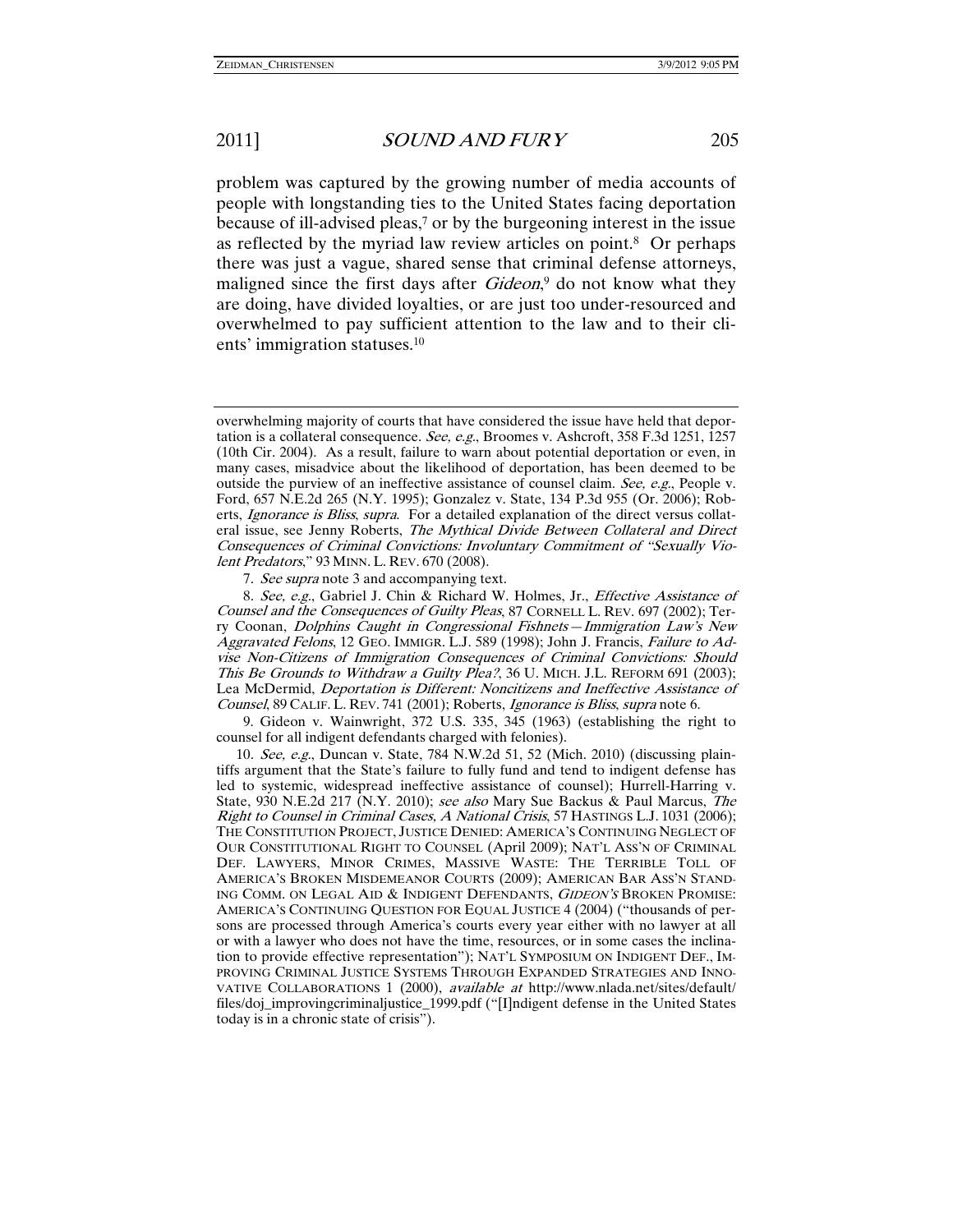Notwithstanding the difficulties inherent in aggregating the "illadvised plea to deportation" problem, if we accept that such a problem exists to a significant degree, and that it is of national dimension, then it behooves all concerned to identify the underlying causes. Otherwise, we run the risk of fashioning a solution, in this case by way of the holding in *Padilla*, that addresses only the symptoms. Furthermore, we cannot hope to evaluate the potential impact and limitations of Padilla without a firm grasp on the source of the underlying crisis.

What, then, were the causes of the problem; why were there an intolerable number of deportations stemming from "bad" pleas? After all, as the Court noted, "[t]he weight of prevailing professional norms supports the view that counsel must advise her client regarding the risk of deportation."11 As support for that assertion, the Court listed an amalgam of standards and legal analyses, some written as far back as 1993, from, inter alia, the National Legal Aid and Defender Association, the Department of Justice, the American Bar Association Standards for Criminal Justice, criminal practice manuals, and law reviews.12 Emphasizing the point that the duty to advise was not merely well-known, but was also universally acknowledged, the Court quoted from the amicus brief filed by Legal Ethics, Criminal Procedure, and Criminal Law Professors: "authorities of every stripe . . . universally require defense attorneys to advise as to the risk of deportation consequences for non-citizen clients . . . . "<sup>13</sup> While the Court seized upon this language to argue that the duty to advise about deportation consequences was indeed a prevailing professional norm,<sup>14</sup> the unambiguous and concordant language of those multiple sources poses a larger question—if the duty is so clear, why isn't it being followed? Put another way, why isn't the prevailing professional norm actually prevailing? Difficult as it is to identify with certainty the causes of noncompliance with previously promulgated rules, potential causes should be identified; otherwise it is impossible to assess whether Pa-

 <sup>11.</sup> Padilla, 130 S. Ct. 1473, 1482 (2010).

<sup>12</sup>. Id.

<sup>13</sup>. Id.

<sup>14.</sup> In Strickland v. Washington, the Court held that to prevail on a claim of ineffective assistance of counsel, the defendant must show that counsel's performance was deficient, and that but for the inadequate performance the result would have been different. 466 U.S. 668, 687 (1984). The Court explained further that the "proper measure of attorney performance remains simply reasonableness under prevailing professional norms." *Id.* at 688.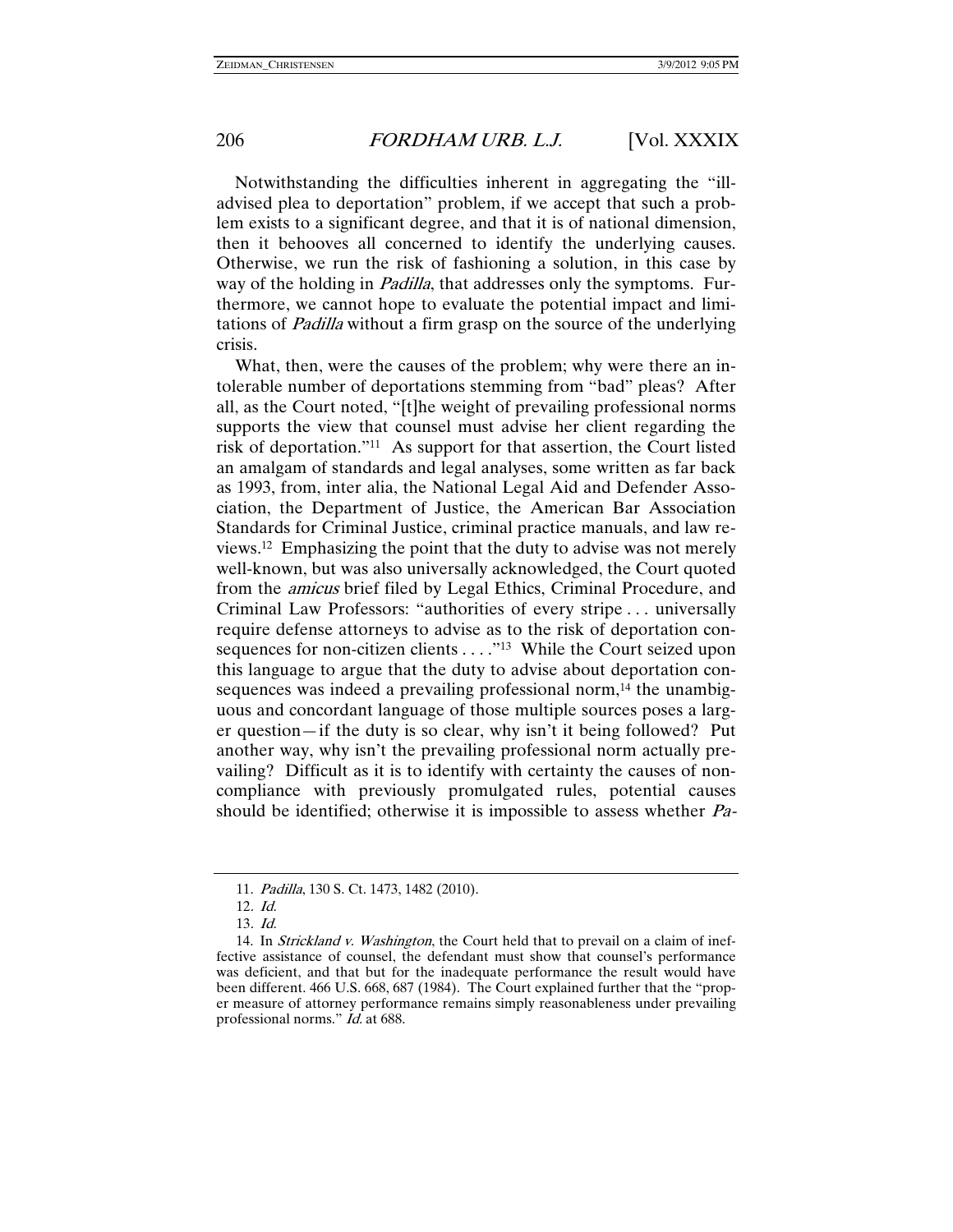dilla will have the revolutionary impact on indigent defense that some have already prophesized.15

While there are myriad possible reasons for the seemingly systemic violation of extant professional norms concerning immigration counseling, the issue is best analyzed through two lenses: individual attorney fault and structural failure. With regard to the former, there is little doubt that many of these travesties are attributable to bad lawyers and bad lawyering. Whether due to attorney ignorance, attorney indifference, or attorney malevolence, many of the ill-advised pleas of the Padilla variety lay blame at the doorstep of individual defense attorneys.

It is also beyond question that many of these faulty pleas are the result of the chronic underfunding and resultant overburdening of public defenders who labor under crushing caseloads.16 These institutional defenders have little or no time to investigate their clients' backgrounds or the deportation consequences of their cases.17 Coincident and intertwined with the overwhelmed public defender, is an overwhelmed system. With quality-of-life, hyper-aggressive policing sweeping the nation, prosecutors and judges have heavy caseloads, too.18 The end result is a premium on, and pressure for, guilty plea dispositions at the first possible moment, long before any attorney could investigate and ascertain her client's immigration status and learn the consequences that flow from the offered plea.19 Given the complex interplay between the quality of individual lawyers and an intractable criminal justice system, it is difficult to imagine a straight-

<sup>15.</sup> See, e.g., Love & Chin, supra note 2, at 18 (Padilla is "an extraordinary expansion of the Sixth Amendment rights of criminal defendants"); id. at 23 ("The *Padilla* decision promises to transform the landscape of criminal representation in this country by requiring consideration of collateral consequences at the front end of a criminal case. In that regard, it is surely a 'major upheaval' in Sixth Amendment jurisprudence with broad systemic ramifications."); Maureen A. Sweeney, Where Do We Go from Padilla v. Kentucky? Thoughts on Implementation and Future Directions, 45 NEW ENG. L. REV. 353, 357 (2011) (referring to the "revolution brought about by Padilla").

 <sup>16.</sup> While Padilla retained private counsel, the majority of criminal defendants are represented by government supplied attorneys. See, e.g., Gabriel J. Chin, Making Padilla Practical: Defense Counsel and Collateral Consequences at Guilty Plea, 54 HOW. L.J. 675, 678 (2011) ("Most criminal defendants in the United States are represented by public defenders or other appointed counsel.").

<sup>17.</sup> See supra note 10 and accompanying text.

<sup>18.</sup> See, e.g., THE CONSTITUTION PROJECT, supra note 10, at 72-73; NAT'L ASS'N OF CRIMINAL DEF. LAWYERS, *supra* note 10, at 25.

<sup>19.</sup> See, e.g., Lucian E. Dervan, Overcriminalization 2.0: The Symbiotic Relationship Between Plea Bargaining and Overcriminalization, 7 J.L. ECON. & POL'Y 645 (2011), available at http://ssrn.com/abstract=1916148.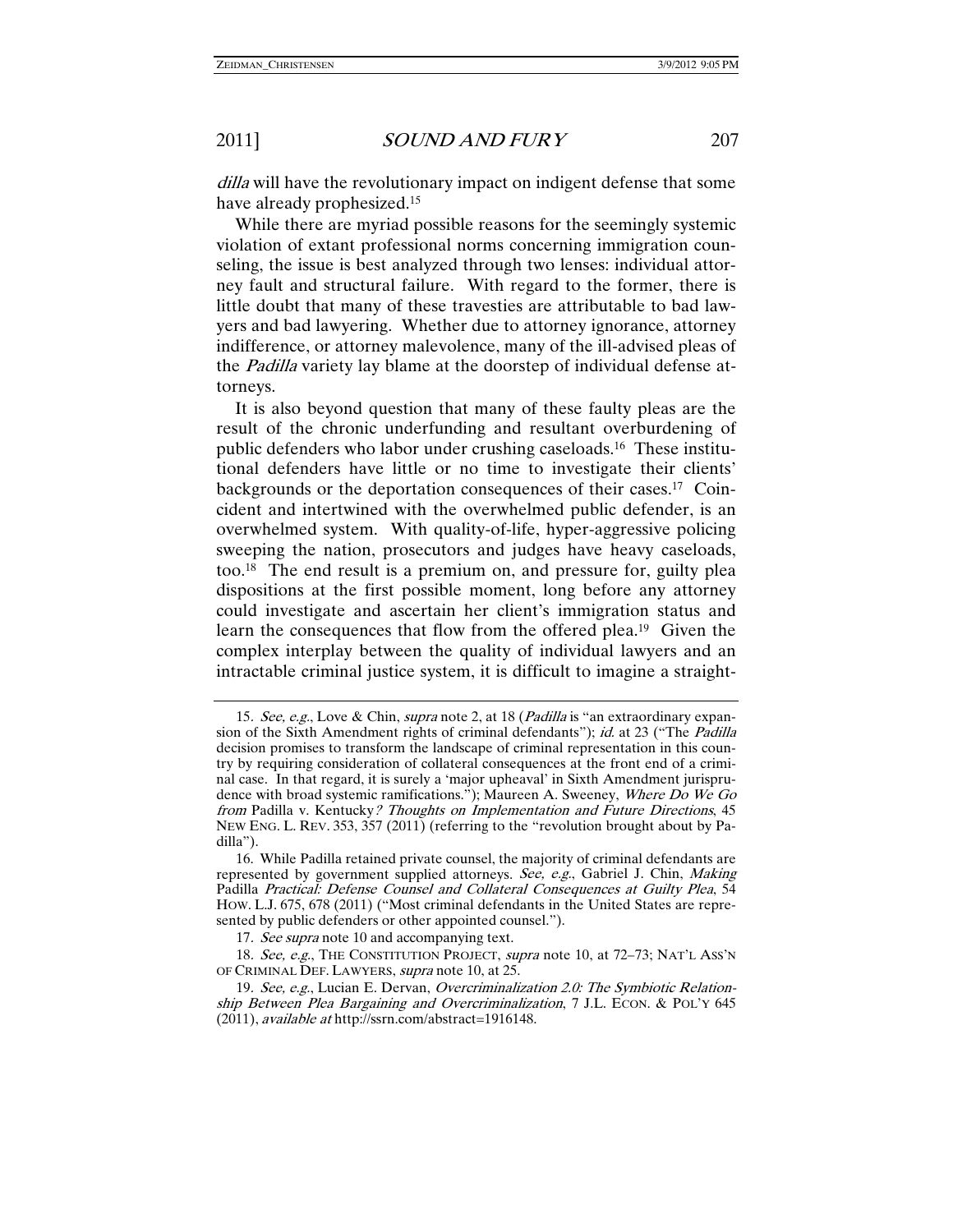forward, Padilla-inspired remedy for the underlying immigration advice problem. Without quantifying what percentage of criminal defense attorneys fall into any of the groups above, it is certainly also the case that many attorneys were well aware of the standards referenced by the Supreme Court and had already been advising their clients, at least to some extent, about immigration consequences of proposed guilty pleas. Furthermore, accepting the Court's premise that the prevailing norm has always been for attorneys to provide adequate immigration impact advice, then surely there are a large number of attorneys who for years have already been providing their clients with this kind of advice. In fact, if these lawyers reflect the prevailing norm, then presumably they are in the majority of criminal defense attorneys.

Yet, it is clear that a significant problem exists and persists, and even well-intentioned lawyers frequently fail to provide adequate immigration advice. The critical question becomes whether *Padilla* can, or will, affect the practice of those who—either because of their own incompetence or because of institutional impediments to effective representation—have been ignorant of, unwilling, or unable to conform to prevailing norms. Before we canonize the holding in Padilla, we must ask whether it addresses, let alone fixes, the larger problem—will Padilla have any significant impact on the nature and quality of the practice of those who have heretofore been violating longstanding, universally acknowledged and accepted rules?

Maybe the Supreme Court imprimatur on the duty to advise will make a difference. To the extent that some attorneys were unaware of the relationship between pleas and immigration consequences, the Supreme Court's bully pulpit may get their attention in ways that the American Bar Association, Department of Justice or National Legal Aid and Defender Association standards apparently did not. Yet, it is difficult to escape the irony of noting that to support its holding, the Court cited the very standards that had been largely ignored or relegated into obscurity.

Perhaps now that the duty to advise is a constitutional, as opposed to a "mere" ethical, obligation, attorneys will adhere to its dictates for fear of being found to have provided ineffective assistance of counsel. Maybe the specter of the ineffectiveness scarlet letter is more real to practicing attorneys than the vague and seldom realized threat of professional discipline.20 In a similar vein, perhaps more attorneys will

<sup>20.</sup> See, e.g., Meredith J. Duncan, The (So-Called) Liability of Criminal Defense Attorneys: A System in Need of Reform, 1 B.Y.U. L. REV. 1, 4–5 (2002) (discussing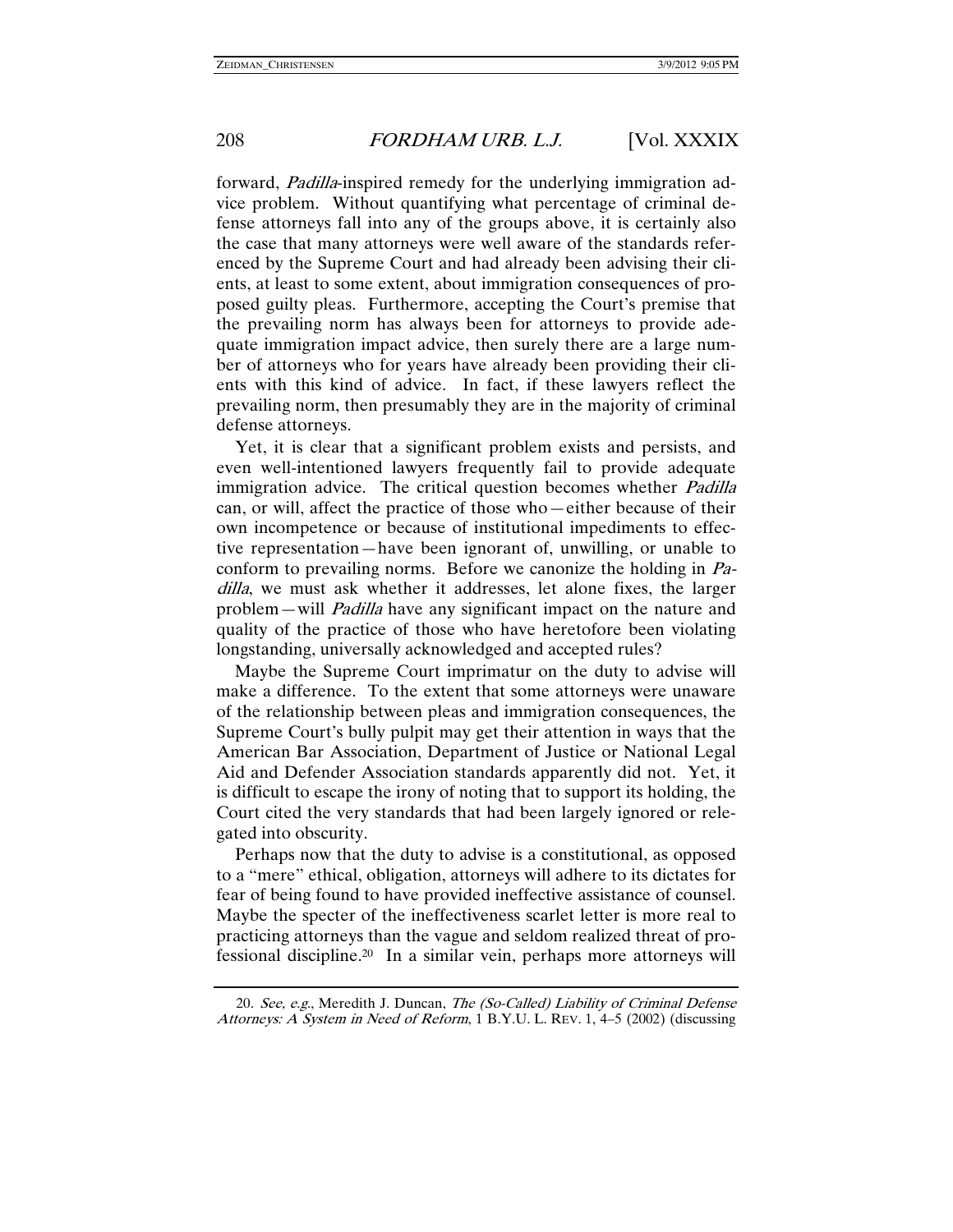now provide the requisite advice out of greater concerns about *coram* nobis<sup>21</sup> or malpractice claims flowing from allegations of constitutionally deficient representation.<sup>22</sup> Perhaps then, *Padilla* will drag some percentage of the recalcitrant, ineffective lawyers along, albeit kicking and screaming or in spite of themselves. On the other hand, it is hard to see how the new admonition will change the practice of those who already are aware of their obligations, and have fought uphill and often losing battles to adhere to ethical requirements in the face of institutional pressures.

Even if attorneys become cognizant of their now constitutionalized counseling obligations, whether they will advise as required, and, if they do, whether they will do it well, remains in doubt. It is easy to imagine Padilla becoming memorialized in, or reduced to, some kind of defense attorney form or checklist. Commentators have already referred to a "Padilla advisory,"<sup>23</sup> suggesting a routine kind of standard operating procedure. Rather than serving to encourage thoughtful lawyering and counseling, *Padilla* could readily devolve into practices for attorneys to try to shield themselves from potential liability by adopting a rote, standard practice in every case.24 As with all

22. See, e.g., Roberts, *Ignorance is Bliss, supra* note 6, at 164 (noting that successful malpractice claims against public defenders are practically non-existent).

the fact that defense attorneys are seldom disciplined for professional misconduct); see also William S. Geimer, A Decade of Strickland's Tin Horn: Doctrinal and Practical Undermining of the Right to Counsel, 4 WM. & MARY BILL RTS. J. 91, 162 (1995) ("[There is] no reported case of an attorney being disciplined for failures related to criminal defense.").

 <sup>21.</sup> In United States v. Morgan, 346 U.S. 502 (1954), the Supreme Court held that federal courts are authorized to grant a writ of error coram nobis pursuant to the All Writs Act, 28 U.S.C. § 1651(a), for defendants who are no longer in custody and therefore cannot use habeas procedures to obtain review of their conviction. Id. at 506 n.6, 513; see also Jimenez v. Trominski, 91 F.3d 767, 768 (5th Cir. 1996) ("The writ of *coram nobis* is an extraordinary remedy available to a petitioner no longer in custody who seeks to vacate a criminal conviction in circumstances where the petitioner can demonstrate civil disabilities as a consequence of the conviction, and that the challenged error is of sufficient magnitude to justify the extraordinary relief.").

<sup>23.</sup> Love & Chin, *supra* note 2, at 19. In his dissent, Justice Scalia also referred to a "Padilla warning." See Padilla v. Kentucky, 130 S. Ct. 1473, 1496 (Scalia, J., dissenting).

 <sup>24.</sup> The fabled Miranda warnings provide a cautionary tale. Miranda v. Arizona, 384 U.S. 436 (1966). While originally intended to fully apprise the accused of his valuable constitutional rights, the warnings by most accounts have devolved to a rote recitation of words devoid of explanation or meaning. See, e.g., People v. Nitschmann, 41 Cal. Rptr. 2d 325, 327 (Ct. App. 1995) (quoting Transcript of Record, People v. Nitschmann, No. 201378) ("You know, sometimes this so-called Miranda" advisement becomes a kind of ritual where the officer just blabs by rote those warnings, and I suspect the defendant sits there with eyes glazed over and maybe comprehends and maybe doesn't."); Richard Rogers, et al., In Plain English: Avoiding Rec-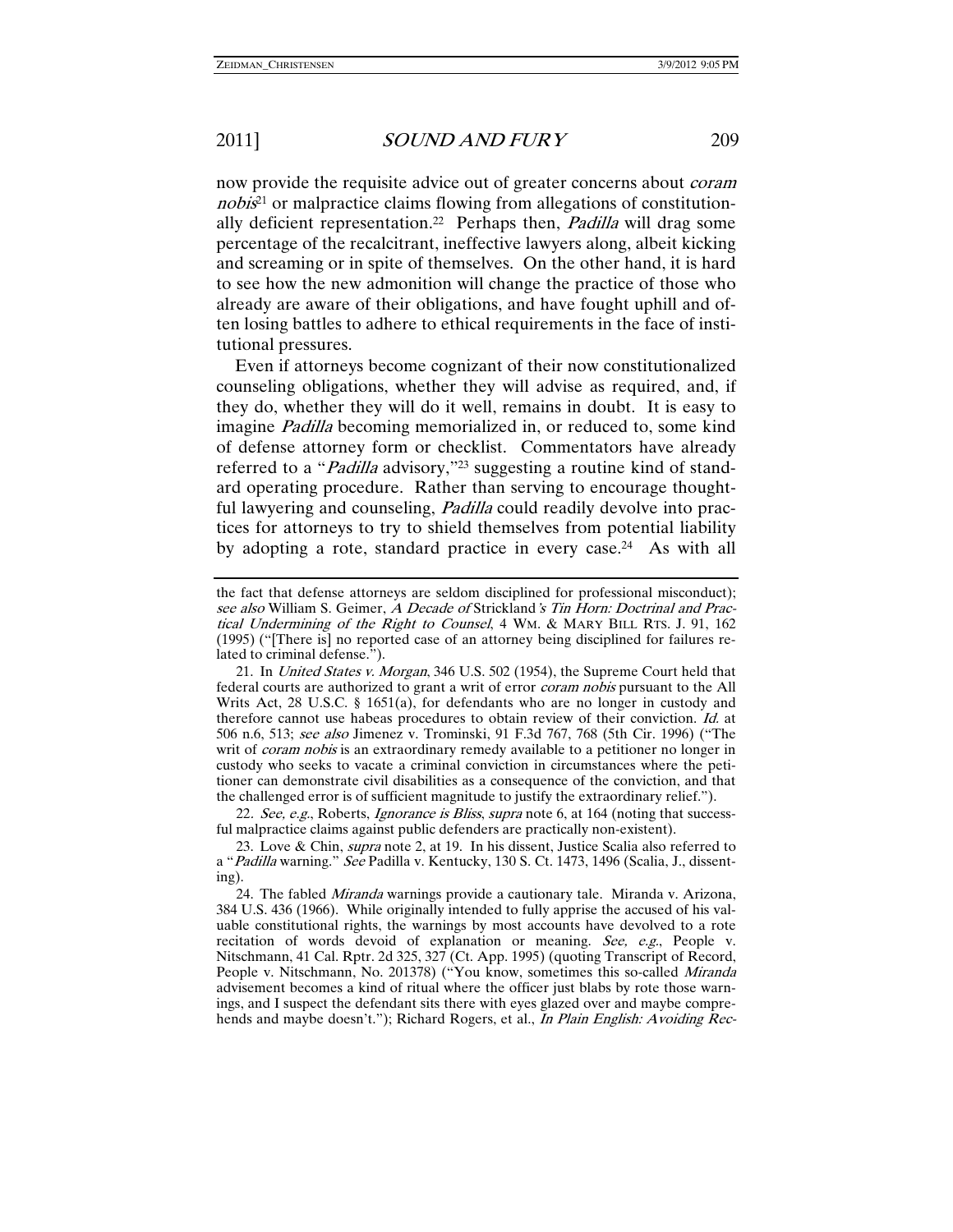checklists, a checkmark in the appropriate box says nothing about the nature and quality of the task performed.25 Is one brief conversation enough? Padilla argued that his attorney gave faulty advice.<sup>26</sup> Would it have been constitutionally sufficient if the attorney had said simply, "the plea will result in deportation"? What if Padilla still wanted to plead guilty? Is the attorney required to advise against the plea, and/or to probe further whether the client truly understands the Padilla advisory and the ramifications of his decision?<sup>27</sup> In his dissent, Justice Scalia bemoaned the likely Padilla-inspired "innumerable evidentiary hearings to determine whether misadvice really occurred or whether the warning was really given."<sup>28</sup> These particular concerns about Padilla's ambiguity and the promise of future litigation may well pale in comparison to appeals focused on the nature and quality of the advising. While Padilla requires defense counsel to provide advice, it says nothing about the dimensions and context of this critically important and sensitive counseling.29

Furthermore, while lawyer ignorance, indifference, and malevolence are part of the problem, a focus on individual laywering practices obfuscates the larger, structural issue—indigent defense systems with otherwise competent attorneys who are under-resourced, overwhelmed, and overburdened with cases. The relevant inquiry turns from will the attorney effectively advise, to can the attorney effectively advise. Through this lens, context becomes all-important. No mat-

 26. Padilla claimed his attorney advised that he "did not have to worry about immigration status since he had been in the country so long." *Padilla*, 130 S. Ct. at 1478.

27. See, e.g., Boria v. Keane, 90 F.3d 36, 37–38 (2d Cir. 1996) (holding that in addition to conveying any plea offer to the accused, defense counsel was also required to offer an informed opinion as to the wisdom of accepting or rejecting the offer). Again referencing Miranda by way of analogy, the Court has held that interrogators are under no duty to clarify or explain if the accused's seeming invocation of his rights is ambiguous. See Berghuis v. Thompkins, 130 S. Ct. 2250, 2264 (2010); Davis v. United States, 512 U.S. 452, 461–62 (1994).

28. Padilla, 130 S. Ct. at 1496 (Scalia, J., dissenting).

 29. Yet another potential issue ripe for litigation is whether the deportation consequences were "truly clear" so that "correct advice," versus a general warning, was required. Id. at 1483 (majority opinion). The Court distinguished between situations where the "the law is not succinct and straightforward" and where it is "truly clear," and calibrated the attorney's constitutional counseling obligations accordingly. Id.

ognized Problems with Miranda Miscomprehension, 17 PSYCHOL. PUB. POL'Y & L. 264, 282 (2011) ("Some Miranda terminology is likely to spell trouble in reasonably conveying constitutional protections . . . ."). While, of course, the *Miranda* warnings are administered by law enforcement, and the *Padilla* advisory would be given by defense counsel, the potential for "routinization" in the Padilla context is real.

 <sup>25.</sup> With apologies to Atul Gawande and his bestseller, THE CHECKLIST MANI-FESTO: HOW TO GET THINGS RIGHT (1st ed. 2009).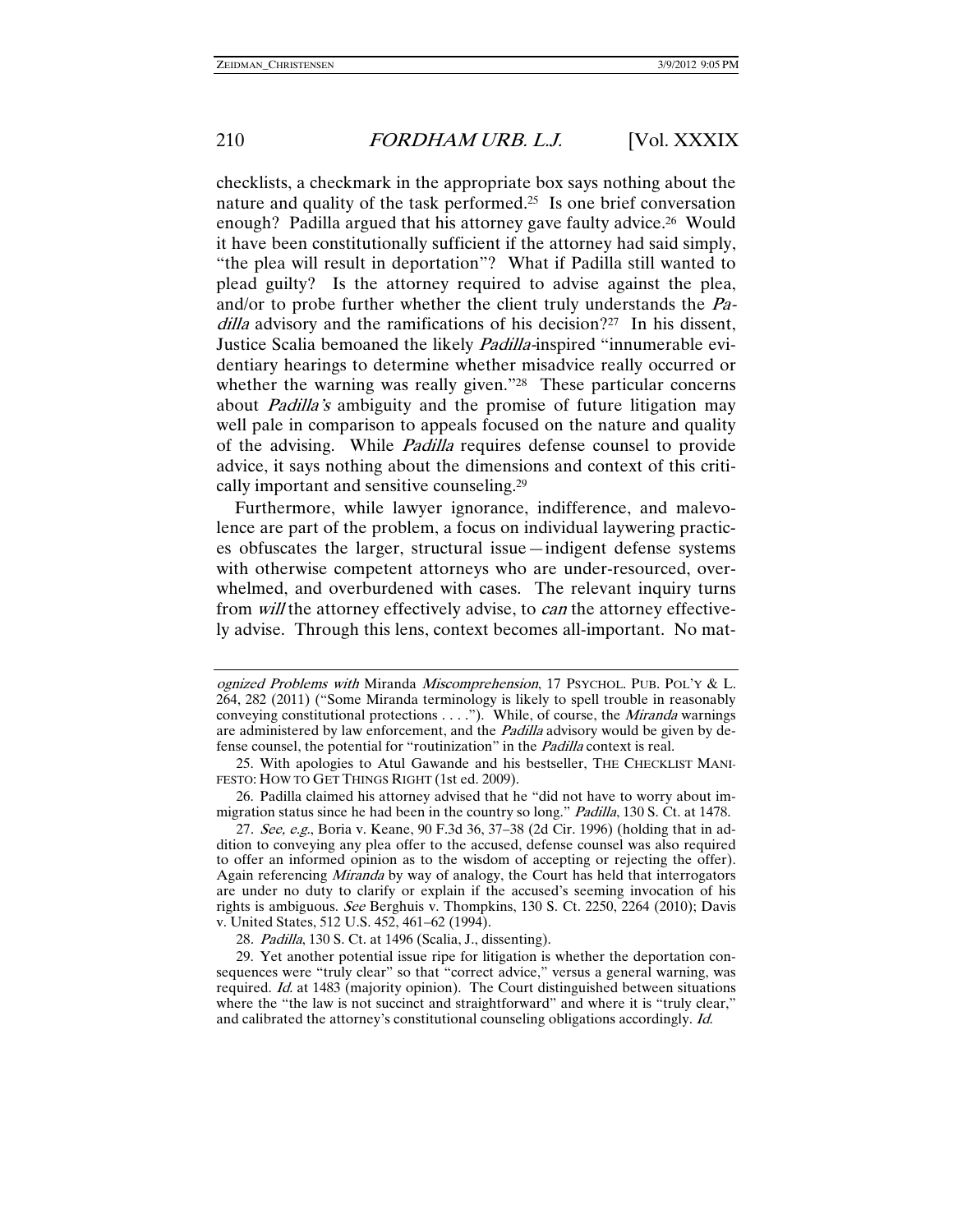ter how well-intentioned and Padilla-inspired an attorney may be, if she is representing close to 1000 people in a year, she either cannot follow the dictates of *Padilla*, or will at most pay lip service to its holding.<sup>30</sup> Padilla unplugged from the real-world problems and welldocumented national crisis in indigent defense is more likely to be an exercise in futility than a catalyst for systemic change.<sup>31</sup> Ironically, though the Court in Padilla cited to all kinds of defense attorney standards to support its holding, it did not address the related and critical standard of caseload caps for indigent defense attorneys.32 Put simply, omnipresent, seemingly intractable, overwhelming caseloads prohibit public defenders from meeting their Padilla-imposed constitutional counseling obligations.<sup>33</sup> If indigent defense attorney caseloads are not addressed, *Padilla* will be consigned to the same fate as Gideon—a lofty but unrealized ideal.

It is striking and telling that the Supreme Court acknowledged that Padilla's lawyer rendered ineffective assistance. Ineffective assistance

31. See supra note 10 and accompanying text.

 32. In 1973, the National Advisory Commission on Criminal Justice Standards and Goals recommended that a defense attorney should not handle more than 150 felonies, or more than 400 misdemeanors, in any given year. See NATIONAL LEGAL AID & DEFENDER ASS'N, COMPENDIUM OF INDIGENT DEFENSE STANDARDS § 13.12, available at http://www.nlada,org/Defender/Defender\_Standards/Standards\_For\_ The\_Defense#thirteentwelve. These numbers have become the gold standard and are cited with approval in any discussion of caseload or workload caps for indigent defense attorneys. See, e.g., ABA STANDING COMMITTEE ON LEGAL AID & INDIGENT DEFENDANTS, TEN PRINCIPLES OF A PUBLIC DEFENSE DELIVERY SYSTEM 4 n.19 (2002).

33. See, e.g., Backus & Marcus, supra note 10, at 1081–82 (noting that exorbitant caseloads prevent public defenders from investigating, preparing, and maintaining communication with their clients); Chin, supra note 16, at 680 ("The workloads of many attorneys do not give them the time to prepare cases as carefully as the standards require."); Richard Klein, *The Emperor* Gideon *Has No Clothes: The Empty* Promise of the Constitutional Rights to Effective Assistance of Counsel, 13 HASTINGS CONST. L.Q. 625, 663–75 (1986).

<sup>30</sup>. See, e.g., Robert Behre, Public Defender is One Busy Guy, CHARLESTON POST & COURIER, May 1, 2010, available at http://www.postandcourier.com/news /2010/may/01/public-defender-is-one-busy-guy (discussing a Charleston public defender who represented forty-four clients in one day and about 930 during the year); Fred McKissack, Maximum Caseload: Misdemeanor Public Defenders Must Scramble, J. GAZETTE, Apr. 3, 2005, http://www.nlada.org/News (search "Fred McKissack Maximum Caseload" in the search box on the upper right corner; follow the "Journal Gazette 04/03.2005 Maximum Caseload" link to the article) (discussing two contract defenders in Indiana who were assigned 2668 cases in one year) (last visited Oct. 24, 2011); Joy Powell, Minnesota's Public Defenders Buried by Caseloads, STAR TRIB., Mar. 30, 2009, available at http://www.startribune.com/local/south/42060622.html (discussing public defenders handling about 800 cases per year and 125–150 clients on any given day).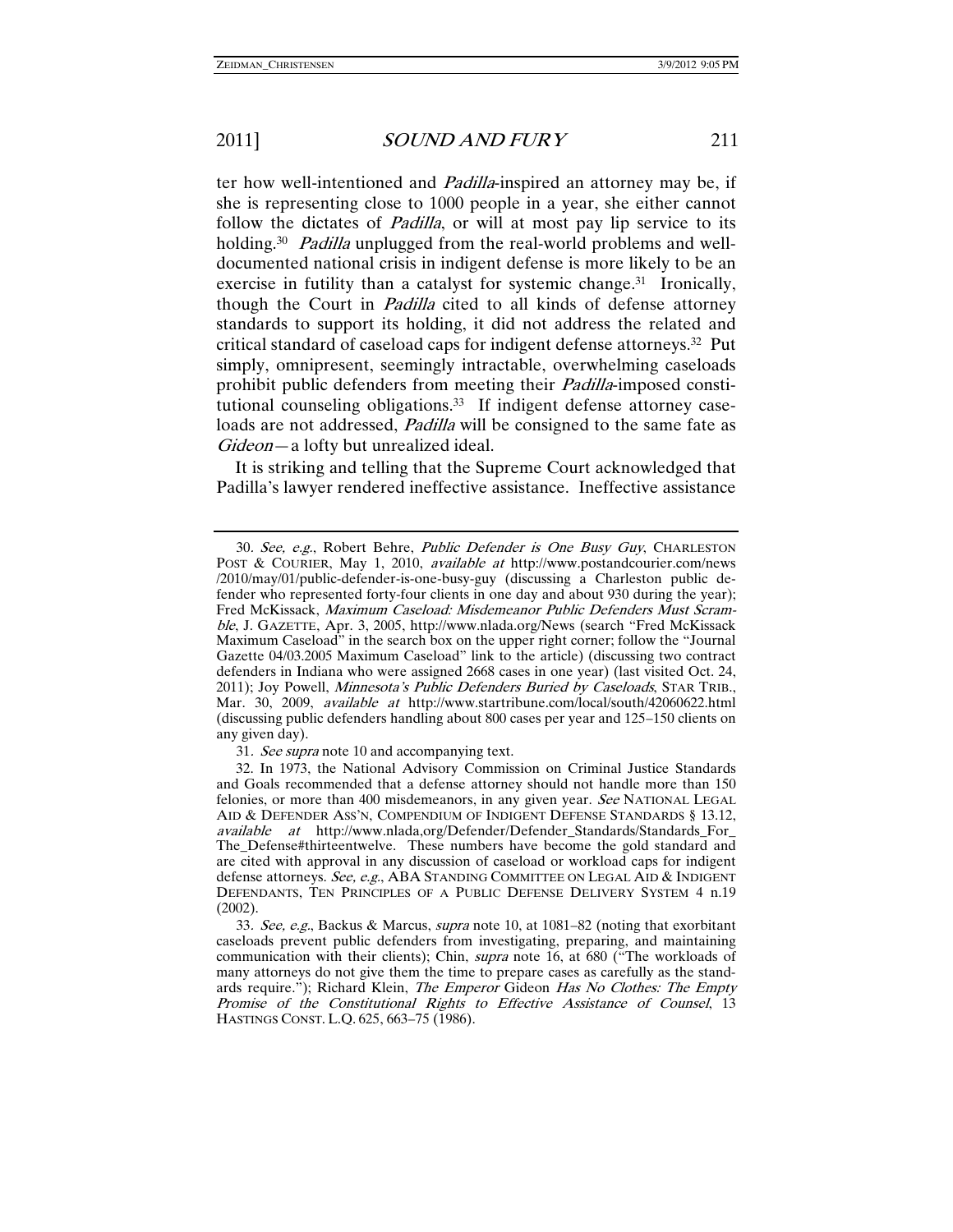of counsel is perhaps the most common argument raised by defendants on appeal,<sup>34</sup> yet it is rarely successful.<sup>35</sup> Rather than provide a careful, specific delineation of the component parts of constitutionally sufficient defense lawyering, the Court in *Strickland v. Washington* chose to define the Sixth Amendment right to the assistance of counsel in general terms of reasonable performance.<sup>36</sup> If this easily malleable standard was not enough for appellate courts to rely on to quickly dispense with postconviction ineffectiveness claims, the Court put an additional nail in the coffin of such appeals by requiring that the defendant also show that any deficient performance resulted in actual prejudice.37 As a result, it is extremely difficult to show ineffective assistance, and appellate courts have denied such claims even where the defense attorney was drunk,<sup>38</sup> on drugs,<sup>39</sup> asleep,<sup>40</sup> or inexperienced.<sup>41</sup>

37. Id. at 694 ("[b]ut for counsel's unprofessional errors, the result of the proceeding would have been different").

38. See, e.g., Burnett v. Collins, 982 F.2d 922, 930 (5th Cir. 1993); Fowler v. Parratt, 682 F.2d 746, 750 (8th Cir. 1982).

39. See, e.g., Berry v. King, 765 F.2d 451, 455 (5th Cir. 1985), cert. denied, 476 U.S. 1164, 1164 (1986).

41. See, e.g., United States v. Cronic, 466 U.S. 648, 665–66 (1984); Smith v. State, 765 N.E.2d 578, 585 (Ind. 2002); Ira Mickenberg, Drunk, Sleeping, and Incompetent

 <sup>34.</sup> EMILY M. WEST, COURT FINDINGS OF INEFFECTIVE ASSISTANCE OF COUNSEL CLAIMS IN POST-CONVICTION APPEALS AMONG THE FIRST 255 DNA EXONERATION CASES 1, available at http://www.innocenceproject.org/docs/Innocence\_Project\_ IAC\_Report.pdf (2002) ("Review studies of post conviction appeals have demonstrated that ineffective assistance of counsel is the most commonly raised issue."); see also Jonah Wexler, Fair Presentation and Exhaustion: The Search for Identical Standards, 31 CARDOZO L. REV. 581, 612 (2009) (stating ineffective assistance of counsel is the most common claim asserted in habeas petitions by state prisoners).

 <sup>35.</sup> WEST, supra note 34, at 1 ("While nearly half of [all] state claims involved allegations of ineffective assistance of counsel, only eight percent found relief."); see also Debra L. Rhode, Equal Justice Under Law: Connecting Principle to Practice, 12 WASH. U. J.L. & POL'Y 47, 55 (2003); Drew A. Swank, In Defense of Rules and Roles: The Need to Curb Extreme Forms of Pro Se Assistance and Accommodation in Litigation, 54 AM. U. L. REV. 1537, 1578 (2005) (noting that ninety-nine percent of ineffective assistance claims were unsuccessful).

 <sup>36. 466</sup> U.S. 668, 687–88 (1984) ("When a convicted defendant complains of the ineffectiveness of counsel's assistance, the defendant must show that counsel's representation fell below an objective standard of reasonableness. More specific guidelines are not appropriate.").

<sup>40</sup>. See, e.g., Ortiz v. Artuz, 113 F. Supp. 2d 327, 341–42 (E.D.N.Y. 2000) aff'd, 36 F. App'x 1, 3 (2d Cir. 2002); Jackson v. State, 290 S.W.3d 574, 587 (Ark. 2009), reh'g denied, 2009 Ark. LEXIS 440 (Ark. Feb. 12, 2009); McFarland v. State, 928 S.W.2d 482, 505–06 (Tex. Crim. App. 1996), abrogated by Mosley v. State, 983 S.W.2d 249, 264 n.18 (Tex. Crim. App. 1998); see also Jeffrey L. Kirchmeier, *Drink, Drugs, and* Drowsiness: The Constitutional Right to Effective Assistance of Counsel and the Strickland Prejudice Requirement, 75 NEB. L. REV. 425, 465-70 (1996).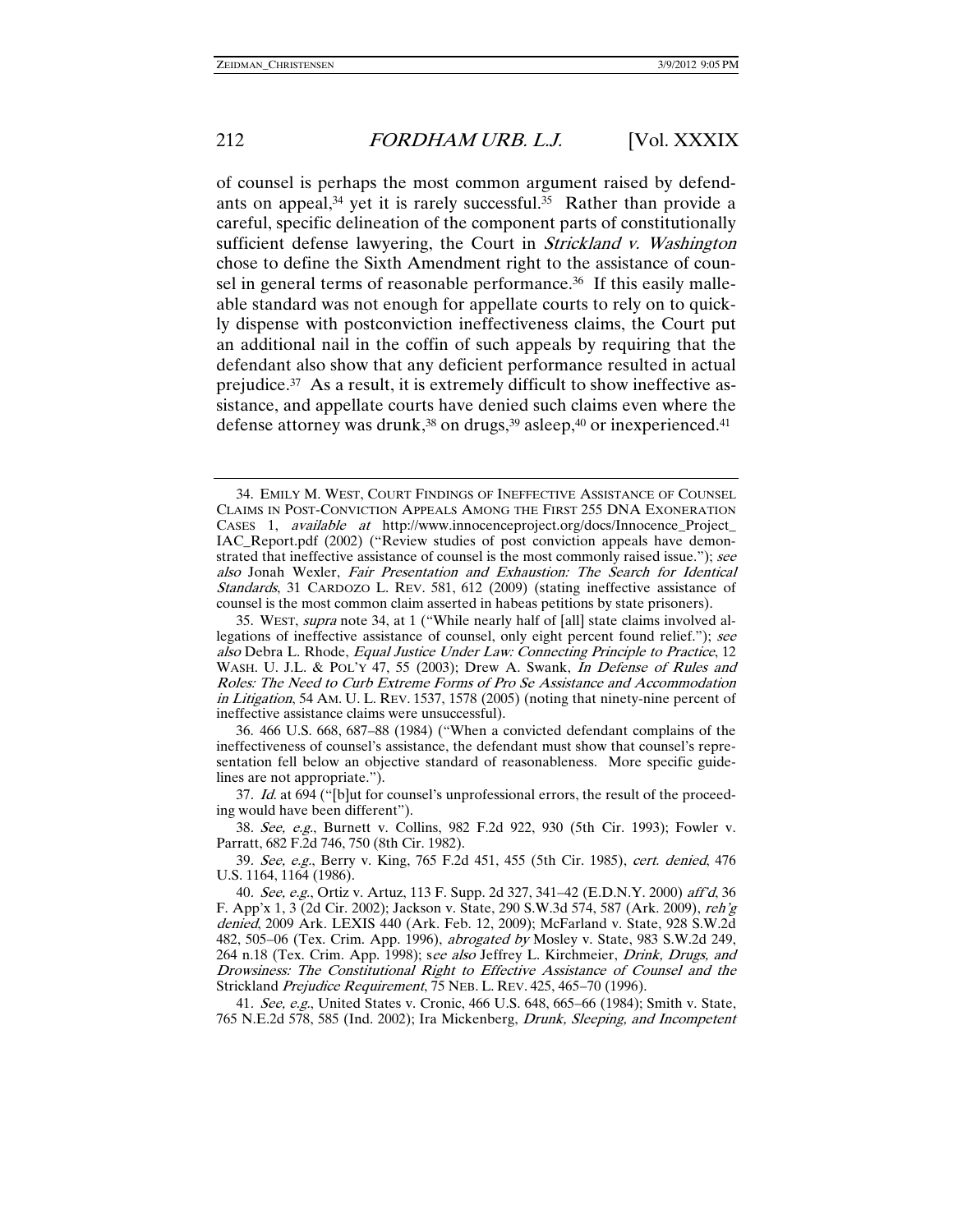Against the post-Strickland backdrop of countless failed ineffective assistance of counsel appeals, the Court decided that Padilla's private attorney was one of the very few that crossed a constitutional line. Emphasizing the harsh nature of deportation in holding that a failure to provide adequate immigration advice constitutes ineffective assistance, the Court distinguished this inadequacy from other forms of unacceptable counseling. Yet, while no one can deny that deportation is, indeed, a harsh consequence for a criminal defendant, the question remains: why is this sanction so unique and different from other consequences of 'bad lawyering?' Why was the Court willing to constitutionalize the duty to inform regarding immigration consequences, even though it has steadfastly declined over the years to so elevate many core functions at the heart of zealous defense lawyering in general? Why has the Court not sanctified—and constitutionalized—standards that require factual and legal investigation in every case, full and thorough discovery and motion practice, regular meetings with clients to keep them apprised of developments in their cases, efforts to establish a relationship of trust and understanding, et cetera? These core, critical, and ever-present defense attorney functions pertain to every single defendant, and were also promulgated and extolled in a variety of professional standards and manuals dating back many years, indeed, well before the standards concerned with immigration advice.42

Furthermore, there is little mystery involved in understanding the severe consequences for criminal defendants whose lawyers fail to effectively perform these core functions: innocent defendants who plead guilty because they have no faith in their ineffective and unapproachable defense attorney; defendants whose illegal search is never litigated by attorneys who are unprepared to argue for suppression; defendants who are convicted at trial and sentenced to countless years in prison because their attorneys failed to negotiate in earnest; et cetera. Surely, the ten, twenty or more additional years in state prison is at least as harsh a consequence as deportation. In addition, it is universally acknowledged that the failure to adequately perform

Lawyers: Is It Possible to Keep Innocent People Off Death Row?, 29 U. DAYTON L. REV. 319, 322 (2004).

<sup>42.</sup> The ABA Standards of Criminal Justice were first promulgated in 1974. See ABA STANDARDS OF CRIMINAL JUSTICE VOL. 1 (1st ed. 1974). Today, in its third edition, the standards continue to guide policymakers and practitioners on defense counsel's obligations, including the duty to investigate and engage in prompt action to protect the accused. See ABA STANDARDS FOR CRIMINAL JUSTICE, §§ 4-3.6–4-4.1 (3d ed. 1993) [hereinafter ABA STANDARDS].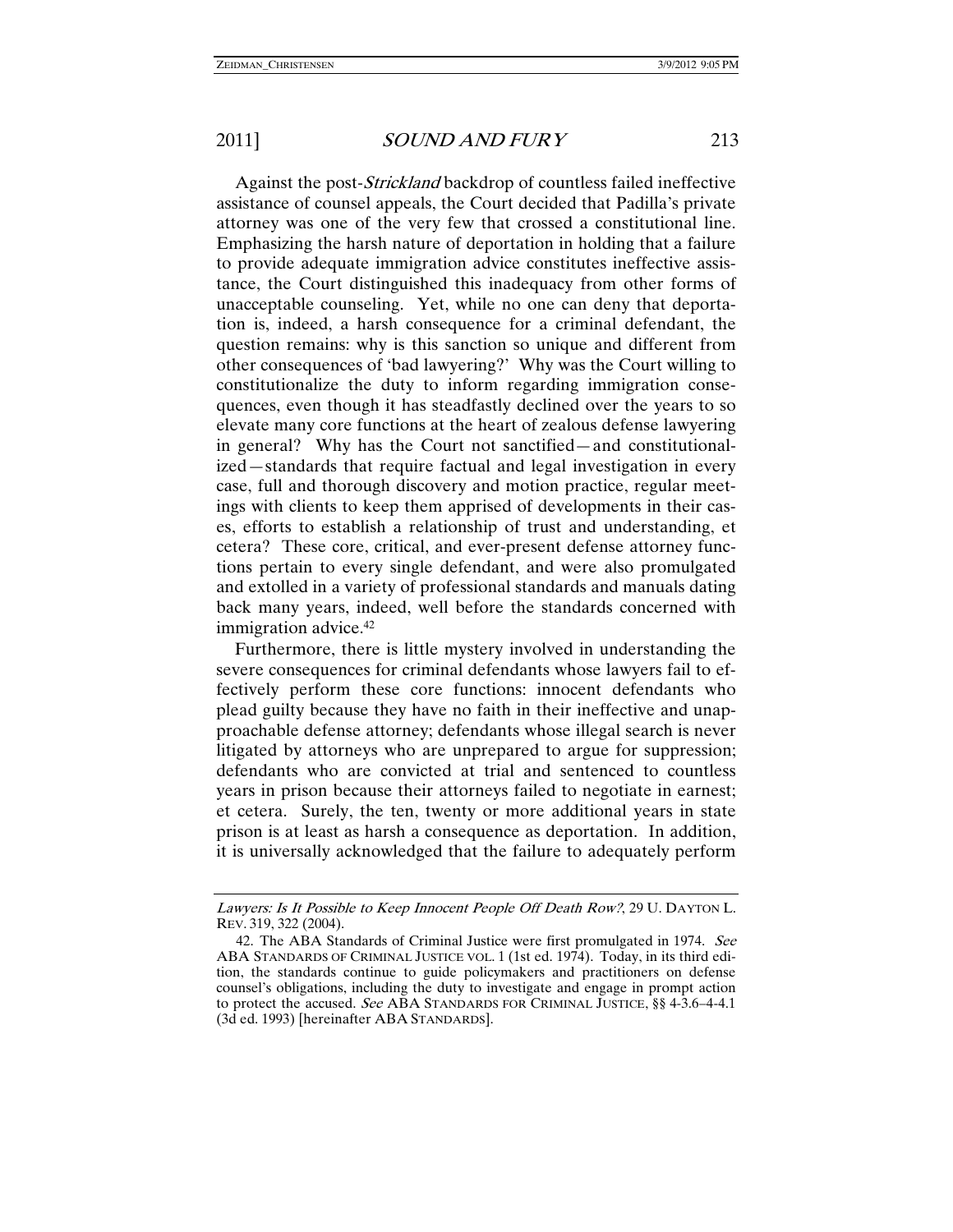these core functions is commonplace. As with the duty to advise regarding immigration consequences, we know that many attorneys either do not or cannot measure up to the standards, with dire consequences resulting for tens of thousands of indigent defendants every year.43 Nevertheless, the Court maintains silence on these aspects of defense lawyering.

As commentators write about the criminal justice system's emphasis on guilty pleas and how institutional actors have ignored myriad consequences that attach to arrest and conviction, they rightfully point out that systemic concerns for finality and efficiency drive the plea train and the unwillingness to bring so-called collateral consequences into the picture.44 After all, consideration of any additional factors presents the potential for gumming up the works and slowing down the plea machinery. While true, that critique comes up short. Although the criminal court is driven by concerns for finality and efficiency, ultimately it is built on an unwillingness to litigate and challenge law enforcement policies, especially those that criminalize vast numbers of the poor and people of color under the guise of "quality of life" policing. Guilty pleas, early and often, were the driving force long before the implosion of collateral consequences.<sup>45</sup> Institutional actors fail to examine collateral consequences for the same reason they fail to examine the underlying police practices and the actual charges—the system is predicated on presumption of guilt and lack of concern about, or interest in, the constitutionality of the arrest or the guilt or innocence of the accused.

Post-Padilla, many have written, thought, and strategized about taking *Padilla* viral, extending it to a host of other consequences.<sup>46</sup>

<sup>43.</sup> See, e.g., Chin, supra note 16, at 680 ("In many instances, defense attorneys are unable to perform basic work associated with representing a client, such as interviewing witnesses, seeking discovery from the prosecution, or studying the caselaw surrounding the charge.").

<sup>44.</sup> See, e.g., Smyth, supra note 4, at 818 ("[i]nstitutional pressures from courts concerned with system costs . . . will continue to motivate a return to the limiting principle of the collateral consequences rule.").

<sup>45.</sup> See, e.g., Albert W. Alschuler, The Defense Attorney's Role in Plea Bargaining, 84 YALE L.J. 1179, 1182 (1975); Abraham S. Blumberg, The Practice of Law as a Confidence Game: Organizational Cooptation of a Profession, 1 LAW & SOC'Y REV. 15, 18 (1967); Klein, supra note 33, at 656–57; Robert E. Scott & William J. Stuntz, Plea Bargaining As Contract, 101 YALE L.J. 1909, 1912 (1992); David Sudnow, Normal Crimes: Sociological Features of the Penal Code in a Public Defender Office, 12 SOC. PROBS. 255, 255–56, 258–59 (1965).

<sup>46</sup>. See, e.g., Margaret Love & Gabriel J. Chin, The "Major Upheaval" of Padilla v. Kentucky: Extending the Right to Counsel to the Collateral Consequences of Conviction, 25 CRIM. JUST. 36, 41 (2010) ("Justice Stevens' opinion specifically left open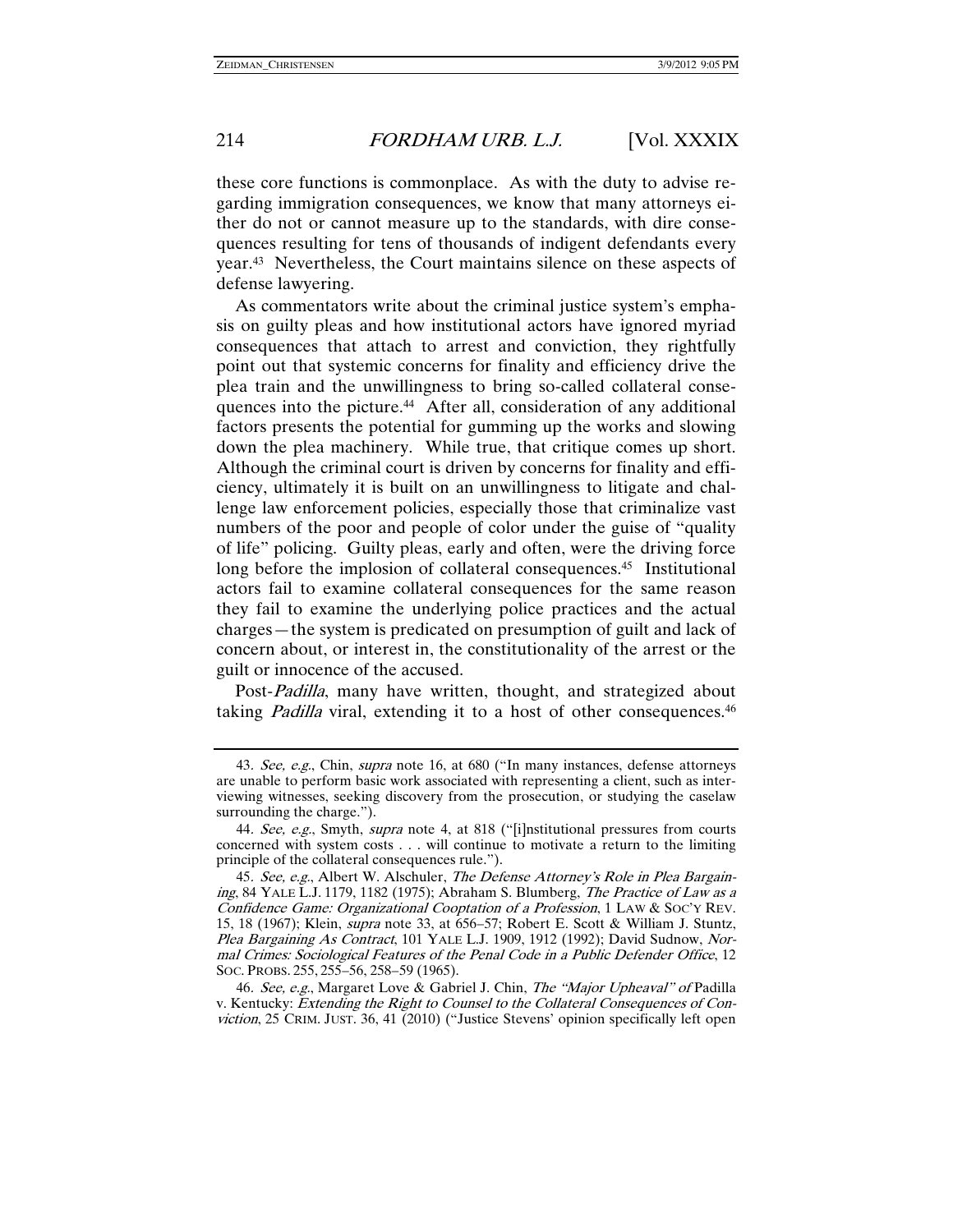The clarion call for defense attorneys to consider all consequences of a guilty plea, however, is ominously silent with respect to attacking the underlying criminal charges. This silence speaks volumes about the manner in which the criminal justice system rushes to its own defense, and how difficult it is to speak critically while operating within it. There are now many who bemoan the phrase "collateral" consequences for its implicit suggestion that those consequences are somehow less significant than other results of a criminal conviction. After all, they argue, negative consequences like eviction, loss of public benefits, or deportation may be more harmful to a particular defendant than some time in jail. While there is doubtless merit to this argument, these same commentators often fail to acknowledge that they are now devoting their attention to what is essentially a collateral attack on the criminal justice system. By focusing so exclusively on the attorney's obligation to limit the negative impact of a plea, they appear to take the guilty plea itself as a given.

One might, instead, think that the first insight to follow from the belated recognition of the many negative and severe consequences that flow from conviction would be the need for new defense challenges to the very system that thrives on countless quick guilty pleas. One might hope to see newly energized defenders attack the constitutionality of individual arrests and general arrest policies. One might even envision masses of defenders challenging the prosecution's ability to prove their cases beyond a reasonable doubt. One might hope that immediately following a lecture about the many ills deportation and others—that flow from conviction would be an exhortation to litigate like never before. After all, the obvious truth is that if the charges are challenged, litigated, and ultimately dismissed, then the majority of negative consequences will evaporate.

Unfortunately, Padilla has spawned analyses focused on and confined to so-called collateral consequences. Lacking is any similar movement to attack the underlying basis for the arrest or to develop case theories and trial advocacy skills to achieve dismissal. Just as the collateral consequences devotees chastise the institutional players for

the possibility that its holding might extend to other indirect consequences of a plea . .."); Love & Chin, *supra* note 2, at 22 (arguing that *Padilla* will likely "have a broader"). application" to other collateral consequences); Rachel E. Rosenbloom, Will Padilla Reach Across the Border?, 45 NEW ENG. L. REV. 327, 328 (2011) ("Padilla suggests the potential for a more general blurring of the line between 'direct' and 'collateral' consequences of convictions"); Smyth, supra note 4, at 809 ("Even a cursory reading of Padilla begs an inquiry into its application to other so-called 'collateral consequences'  $\dots$ ").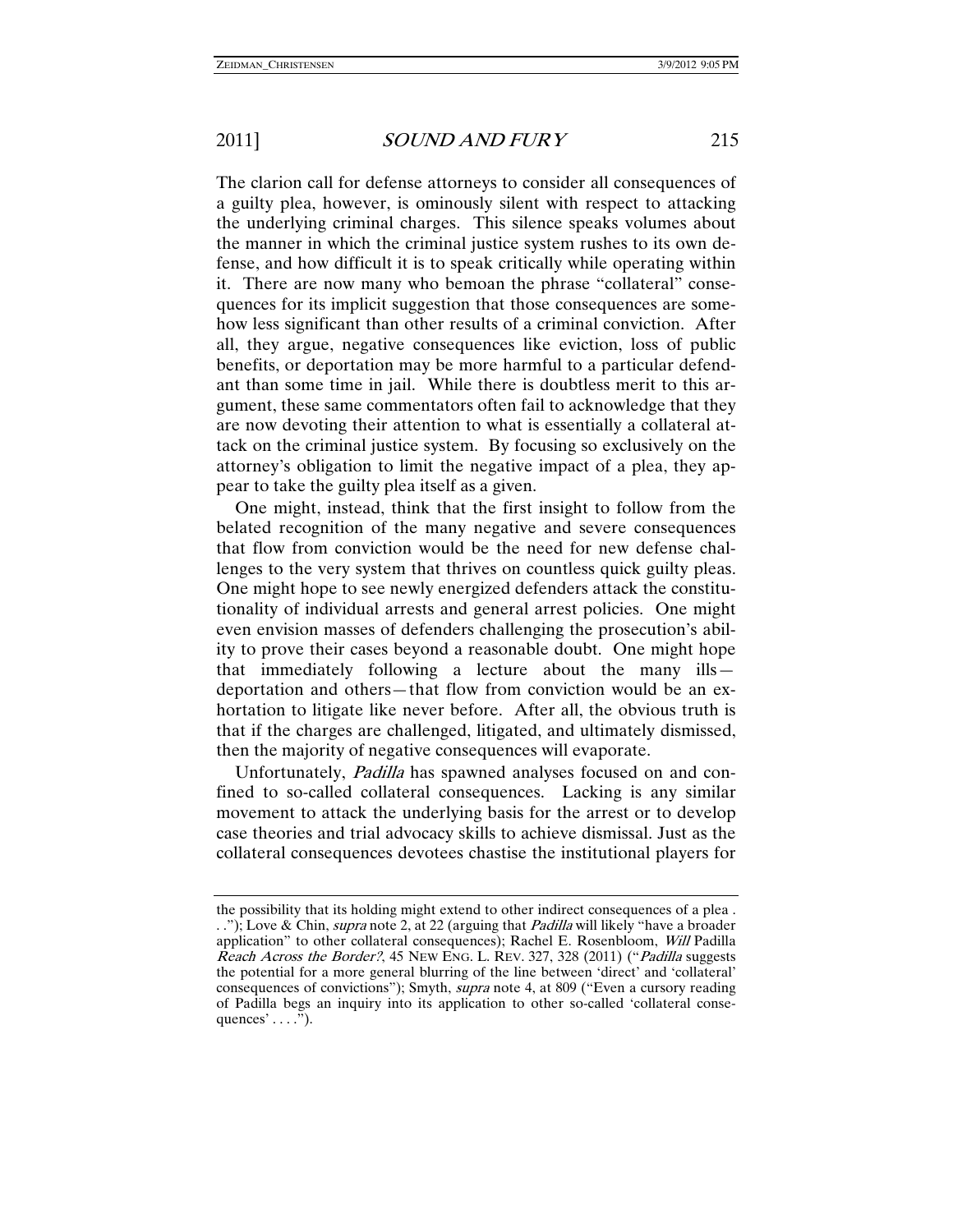focusing on the wrong things, they, too, ignore fundamental aspects of criminal defense and of client goals.

Ironically, the collateral consequence emphasis ends up in the same place as the typical plea-focused trial court—fast forwarding past the constitutionality of the arrest and proof of guilt; ignoring any challenge to policies of mass arrests for minor offenses, and relegating any meaningful testing of police behavior to second-class status. It is no wonder that post *Padilla*, so many trial and appellate courts, criminal justice administrators, and prosecutors, have all pledged fealty to the cause of collateral consequences. It ensures that attention will remain diverted from the rampant race-based stop-and-frisks that characterize twenty-first century policing,<sup>47</sup> the staggering 2.3 million people in jails and prisons across the country,<sup>48</sup> and the concomitant destruction of families and communities of color.49 Indeed, the full-throated institutional support emerging from all criminal justice quarters for increased attention to collateral consequences has become a uniting and exclusive force in criminal justice. Defense attorneys, prosecutors, and judges attend the same trainings and all agree to be more attentive to issues such as the impact of guilty pleas on student loans,

 <sup>47.</sup> Stop-and-frisk procedures continue to rise in New York City. See, e.g., Andrew Gelman, Jeffrey Fagan & Alex Kiss, An Analysis of the New York City Police Department's "Stop-and-Frisk" Policy in the Context of Claims of Racial Bias, 102 J. AM. STAT. ASS'N 813 (2007); Press Release, CTR. FOR CONSTITUTIONAL RIGHTS, New NYPD Data for 2009 Shows Significant Rise in Stop-and-Frisks: More than Half Million New Yorkers Stopped Last Year, (Feb. 10, 2010), http://ccrjustice.org/ newsroom/press-releases/new-nypd-data-2009-shows-significant-rise-stop-and-frisks %3A-more-half-million (quoting CCR Executive Director Vincent Warren) ("2009 was the worst year for stop-and-frisks . . .[and] [f]or many kids, getting stopped by the police . . . has become a normal afterschool activity . . . .").

<sup>48.</sup> Michael A. Simons, Sense and Sentencing: Our Imprisonment Epidemic, 25 J. C. R. & ECON. DEV. 161, 162 (2010); Adam Liptak, U.S. Prison Population Dwarfs that of All Other Nations, N.Y. TIMES, Apr. 23, 2008, http://www. nytimes.com/2008/04/23/world/americas/23iht-23prison.12253738.html?pagewanted= all.

 <sup>49.</sup> Stop-and-frisk procedures and the massive prison population continue to affect predominantly African Americans and Latinos. See, e.g., Brett E. Garland, Cassia Spohn, & Eric J. Wodah, Racial Disproportionality in the American Prison Population: Using the Blumstein Method to Address the Critical Race and Justice Issue of the 21st Century, 5 JUST. POL'Y. J. 1, 10-11 (2008) ("An offender's relationships with his/her spouse, children, and neighbors all incur strain from the effects of imprisonment."); Al Baker, New York Minorities More Likely to Be Frisked, N.Y. TIMES, May 13, 2010, at A1 ("Blacks and Latinos were nine times as likely as whites to be stopped by the police in New York City in  $2009 \ldots$ "); Editorial, The Truth Behind Stop-and-Frisk, N.Y. TIMES, Sept. 2, 2011, at A20 ("There is no dispute that minorities are disproportionately singled out."). See generally Marc Mauer, Thinking About Prison and its Impact in the Twenty-First Century, 2 OHIO ST. J. CRIM. L. 607 (2005).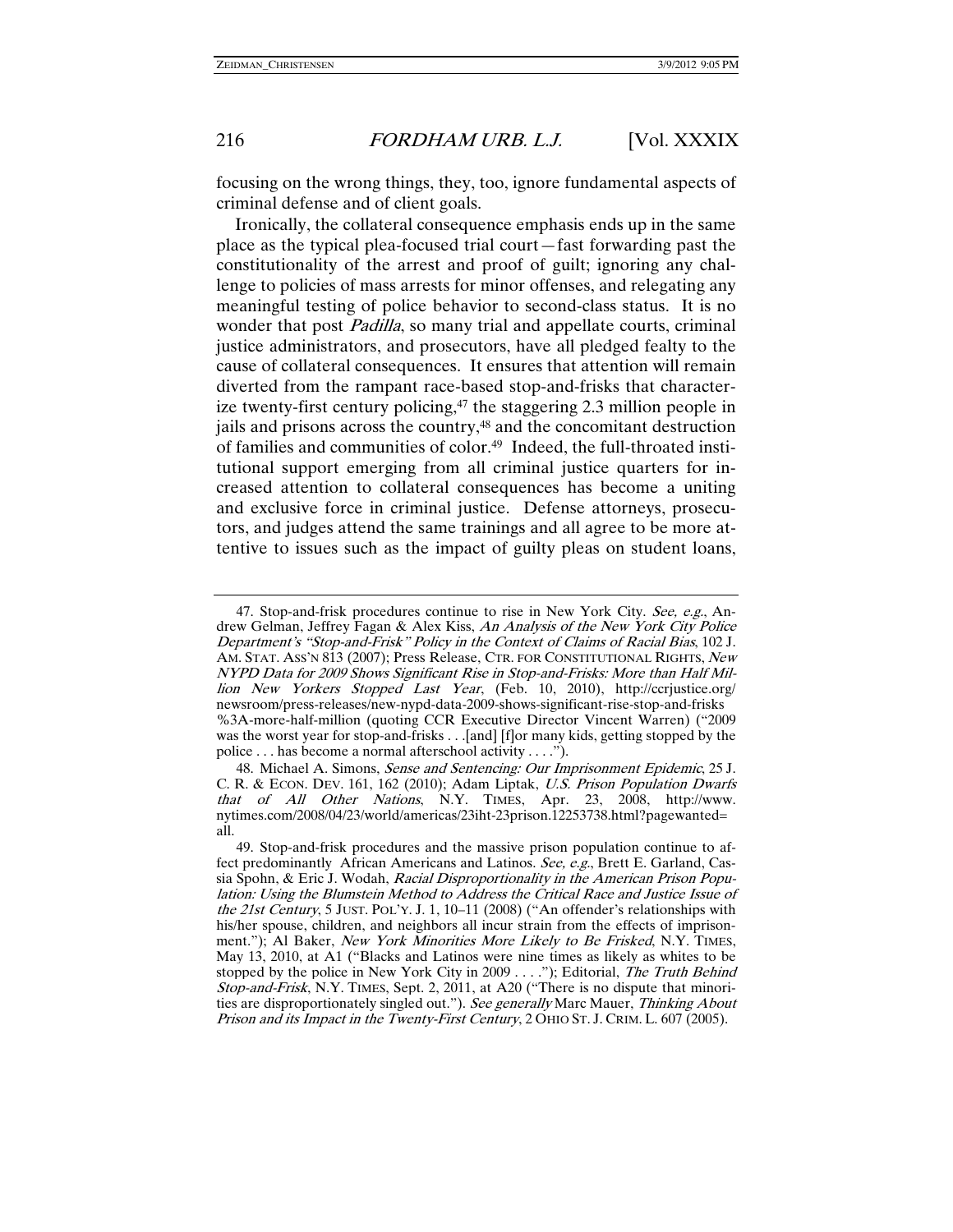public housing, deportation, et cetera. It is increasingly common for judges, as part of a plea allocution, to ask the accused if he is aware that his plea could have an adverse impact on a variety of things in his life.<sup>50</sup> Prosecutors, too, feel obliged to ensure that the accused has been fully apprised of immigration issues stemming from an offered plea.51 Some courts and prosecutor's offices now distribute fact sheets to defendants in their initial court appearance to let them know that a plea can have negative immigration consequences. $52$ Whether motivated by concern for the accused or to insulate pleas from post-conviction attack, it is clear that judges and prosecutors are part of the *Padilla* juggernaut.

It is precisely this all-encompassing, "we're in this together" mentality that should give defense attorneys pause. This mindset is eerily reminiscent of the burgeoning so-called "problem-solving" court movement where defense attorneys are urged to be team players alongside prosecutors and judges.53 In the end, this communal focus

<sup>50</sup>. See N.Y.C. BAR ASS'N, supra note 5, at 7 ("Since Padilla . . . many more judges are providing some kind of warning to defendants in many cases, including felonies and misdemeanors."). See generally Steven Weller & John A. Martin, Padilla v. Kentucky and the Duties of the State Court Criminal Judge in Accepting Guilty Pleas, CENTER FOR PUBLIC POLICY STUDIES; Darryl K. Brown, Why Padilla Doesn't Matter (Much), 58 UCLA L. REV. 1393 (2011).

<sup>51.</sup> See N.Y.C. BAR Ass'N, supra note 5, at 6 ("[T]hree [District Attorneys'] offices indicate that they generally note on the record that they have served the defendant through counsel with a notice of immigration consequences."); Andrew E. Taslitz, Destroying the Village to Save It: The Warfare Analogy (or Dis-Analogy?) and the Moral Imperative to Address Collateral Consequences, 54 HOW. L.J. 501, 527–28 (2011).

 <sup>52.</sup> N.Y.C. BAR ASS'N, supra note 5, at 6 ("Three [District Attorneys'] offices . . . have issued their own written advisals, indicating that convictions may lead to immigration consequences and listing types of offenses that may trigger these consequences . . . . The Queens County District Attorney's Office provides the form to defense counsel at the time of the plea allocution in misdemeanor and felony cases . . . and in some but not all cases involving violations.").

<sup>53.</sup> See, e.g., Terry Carter, Red Hook Experiment: In This Brooklyn Neighborhood, Justice Has A Distinct Community Flavor, 90 A.B.A. J. 36, 39 (2004) (describing a "community court" in Brooklyn, New York and observing that "the prosecutor and defense lawyer are part of the same team, working on the long-term best interests of individual defendants and the community"); Judith S. Kaye, Lawyering for a New Age, 67 FORDHAM L. REV. 1, 5 (1998); James L. Nolan, Jr., Redefining Criminal Courts: Problem-Solving and the Meaning of Justice, 40 AM. CRIM. L. REV. 1541, 1543 (2003); Mae C. Quinn, The Modern Problem-Solving Court Movement: Domination of Discourse and Untold Stories of Criminal Justice Reform, 31 WASH. U. J.L. & POL'Y 57, 59–60 (2009) (observing that in the Miami Drug Court, "[p]rosecutors and defense attorneys changed their roles . . . to become part of the treatment court 'team.'"). For a critique of that conception of the defense attorney's role, see Mae C.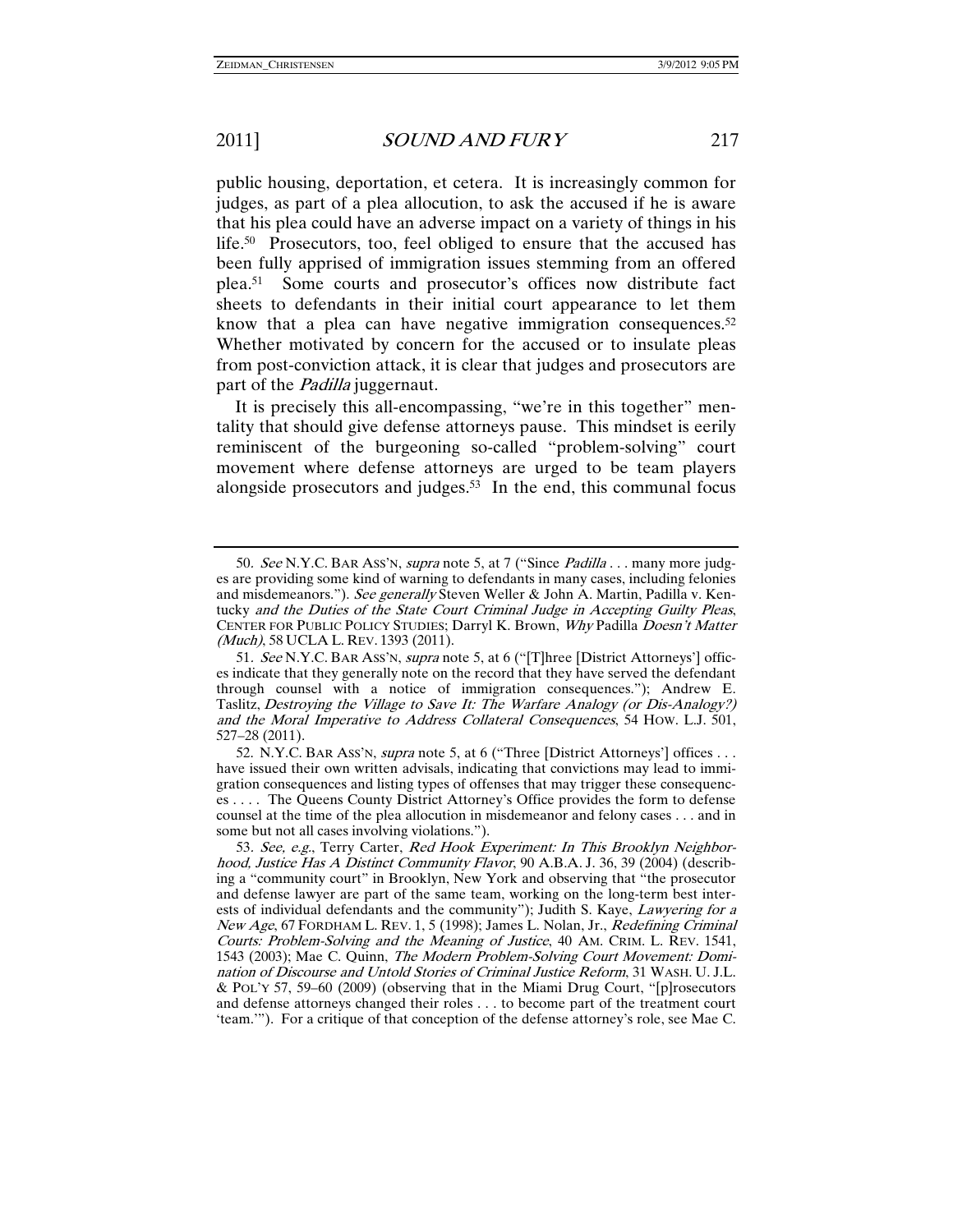serves to preserve the criminal justice status quo. After all, defense organizations with limited funds and overburdened staff establish priorities and make choices about where and how to devote their energy and resources. Many new defenders find themselves well-trained to find the "best" plea option, yet woefully inadequate when faced with the prospect of cross-examining an arresting police officer. These days, the clear message is that the emphasis should be on figuring out how best to fashion a plea that limits the potential damage to the accused, as opposed to devising new and innovative ways to challenge the police in individual cases and on behalf of families and communities.

Yet, if defense advocates are aware of the ways that *Padilla* may push them into a compromised position—in which all actors in the system supposedly work together for the clients' best interest—then perhaps Padilla can be exploited in positive ways. While some commentators write that the decision "promises to transform the landscape of criminal representation . . . by requiring consideration of collateral consequences,"54 others reach higher. These authors emphasize with great optimism the potential for *Padilla* to "greatly" expand the responsibilities of defense lawyers in counseling and advocating for their clients."<sup>55</sup> Indeed, *Padilla* can be transformative if exploited to address the full range of criminal defense lawyering, not "just" collateral consequences. While Supreme Court cases in and of themselves seldom have transformative effects,56 they can influence practice if they become part of the fabric of a larger effort. If not confined to newfound attention to collateral consequences, *Padilla's* rationale can be used as a springboard to impel defense attorneys to inquire into, investigate, advise about, and challenge the underlying charges in every case in ways that heretofore occur only sporadically.

Padilla may be most significant for the Court's embracing and wielding its authority to mandate at least part of what a defense attorney must say and discuss with her client in particular circumstances.<sup>57</sup> As a window into the attorney-client relationship, *Padilla* pre-

 57. It is important to note that while this may be a well-intentioned effort to make sure that the accused is adequately advised, it represents judicial encroachment into

Quinn, Whose Team am I on Anyway? Musings of a Public Defender About Drug Treatment Court Practice, 26 N.Y.U. REV. L. & Soc. CHANGE 37 (2000).

<sup>54</sup>. Love & Chin, supra note 2, at 23.

 <sup>55.</sup> Id. at 22–23.

<sup>56</sup>. See, e.g., Brown, supra note 50, at 1413–14 (arguing that even cases of the magnitude of Gideon v. Wainwright, 83 S. Ct. 792 (1963), and Brown v. Board of Education, 347 U.S. 483 (1955), were more "symbolic than practically transformative").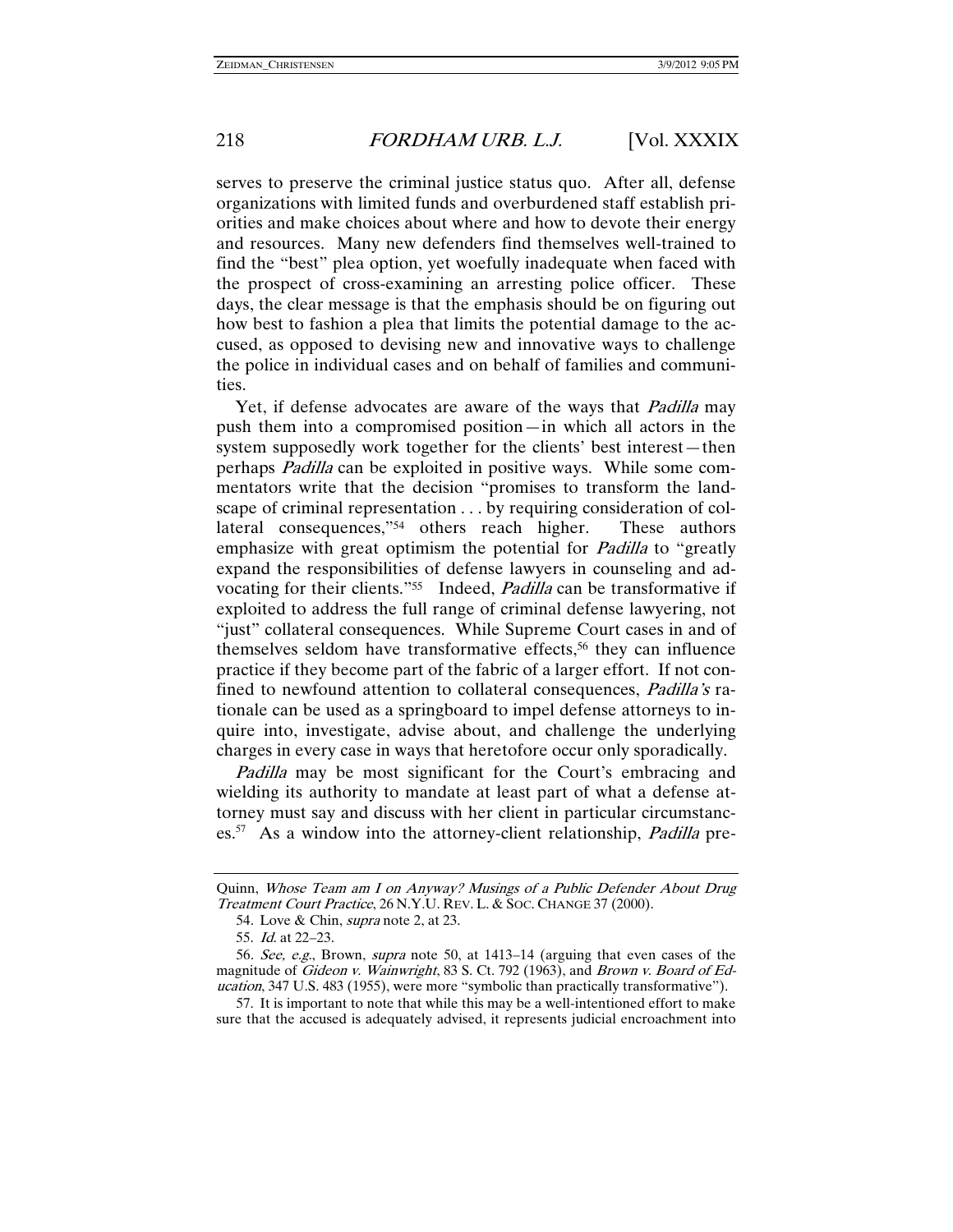sents an opportunity, if not a necessity, for defense attorneys to think harder about what they say, and when and how they say it, when they counsel clients.58 After all, the essence of criminal defense lawyering is counseling,<sup>59</sup> and *Padilla* certainly focuses renewed attention on that lawyering skill. While courts have held that defense attorneys must convey all plea offers to their clients, $60$  and now, that they must provide adequate immigration impact advice, the Court did not pro-

 58. There are countless books and articles devoted to client counseling techniques, issues, and considerations. See generally DAVID A. BINDER ET AL., LAWYERS AS COUNSELORS: A CLIENT-CENTERED APPROACH (1991); Stephen Ellmann, Lawyers and Clients, 34 UCLA L. REV. 717 (1987).

59. See generally Steven Zeidman, To Plead or Not to Plead: Effective Assistance and Client-Centered Counseling, 39 B.C. L. REV. 841 (1998).

60. See, e.g., United States v. Blaylock, 20 F.3d 1458, 1465–66 (9th Cir. 1994); United States v. Rodriguez, 929 F.2d 747, 752 (1st Cir. 1991); Johnson v. Duckworth, 793 F.2d 898, 902 (7th Cir. 1986); United States ex rel. Caruso v. Zelinsky, 689 F.2d 435, 438 (3d Cir. 1982); Beckham v. Wainwright, 639 F.2d 262, 267 (5th Cir. 1981); United States v. Barber, 808 F. Supp. 361, 378 (D.N.J. 1992), aff'd, 998 F.2d 1005 (3d Cir. 1993); Barentine v. United States, 728 F. Supp. 1241, 1251 (W.D.N.C. 1990), aff'd, 908 F.2d 968 (4th Cir. 1990); Lloyd v. State, 373 S.E.2d 1, 3 (Ga. 1988); Lyles v. State, 382 N.E.2d 991, 993 (Ind. Ct. App. 1978), holding modified by Dew v. Indiana, 843 N.E.2d 556 (Ind. Ct. App. 2006); State v. James, 739 P.2d 1161, 1166 (Wash. Ct. App. 1987).

the attorney-client relationship, counseling and privileged communications. While many applaud the impetus for this intrusion, it bears noting that the Court is wading into heretofore relatively sacrosanct waters. There are indeed other examples of courts dictating to defense counsel what she must say to her clients, and they similarly raise red flags. In *United States v. Fernandez*, a case handled under the then fully inforce Sentencing Guidelines, the defendant received a harsher sentence than would likely have been possible had he provided substantial cooperation with the government. 2000 WL 534449, at \*1 (S.D.N.Y. May 3, 2000), opinion adhered to on reconsideration, 2000 WL 815913, at \*1 (S.D.N.Y. June 22, 2000). The court held that "the advent of the Sentencing Guidelines now makes it mandatory that every defendant be advised at an early stage that cooperation with the Government may be the only course that can substantially reduce the sentence that will ultimately be imposed." Id. at \*6. The more courts enter into that sphere and dictate what counsel must say or do, the more the potential grows for judicial interference in the attorney-client relationship. In fact, claimed violations of the *Padilla* rule can only be accurately determined by having defense counsel testify about what research she did regarding the immigration impact of a proffered plea, what she knew about her client's immigration status, and, ultimately, what conversation(s) she had with her client about the confluence of those facts. Many states already require trial judges to advise defendants about possible immigration consequences prior to accepting a plea, or to inquire whether counsel provided such advice. Padilla v. Kentucky, 130 S. Ct. 1473, 1491 (2010); Roberts, *Ignorance is Bliss, supra* note 6, at 194. Such an inquiry might adversely impact the attorney-client relationship or raise Fifth Amendment concerns. In the context of the Fifth Amendment right to testify at trial, courts have hesitated to obtain an on-the-record waiver of the right to testify. The primary concern is that such an inquiry might intrude inappropriately on the attorney-client relationship. See, e.g., United States v. Stark, 507 F.3d 512, 516 (7th Cir. 2007).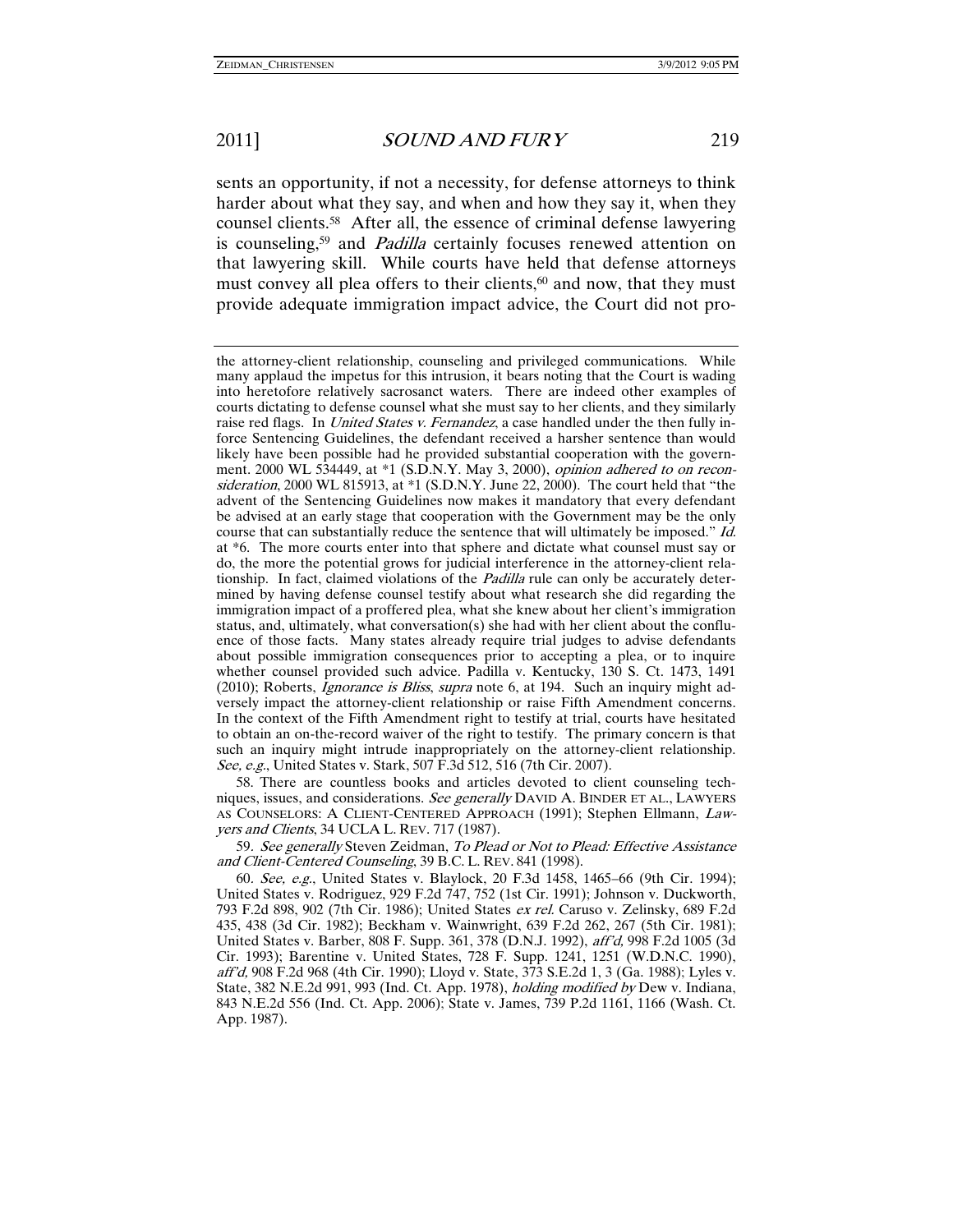vide rules or guidance as to how those conversations should take place. Padilla presents an opportunity for defense lawyers to reconsider the content and the context of counseling clients generally.<sup>61</sup>

The recent case of *People v. McLartey*<sup>62</sup> illustrates the complexity of the counseling issues embedded in the seemingly simple admonishment that defense attorneys must provide adequate advice in general and about the immigration consequences of a guilty plea in particular. In *McLartey*, the defendant pleaded guilty to felony narcotics charges and was subsequently ordered to be deported. His attorney provided no advice on the immigration consequences of a plea, but that was, apparently, because the defendant told the lawyer that he believed he was a "derivative" citizen.<sup>63</sup> The issue was whether defense counsel had any affirmative obligation to investigate the defendant's statement that he believed he was a "derivative" citizen. The court held that while *Padilla* requires an attorney to counsel a noncitizen client about the risk of adverse consequences, it does not similarly require an attorney to counsel a client professing to be a citizen.64 These facts, and the court's holding, raise the question of whether a client's simple "yes," mumbled in response to a rapid-fire arraignment interview inquiry regarding citizenship, would satisfy the lawyer's *Padilla* obligations.

In addition to starting a serious and long overdue conversation about the parameters of the attorney's ethical and constitutional counseling obligations, Padilla can be a catalyst for positive change in other aspects of defense lawyering. By extrapolating from Padilla the need for meaningful, adversarial testing of the charges, defense practice would better fall in line with client goals. As commentators argue that institutional defense attorneys have refrained from, and may continue to balk at, embracing a focus on collateral consequences, the suggestion has been that concerns about collateral consequences reflect "reality from a client's perspective."<sup>65</sup> While chiding institution-

64. Id. at \*3.

<sup>61</sup>. See generally GARY BELLOW & BEA MOULTON, THE LAWYERING PROCESS: MATERIALS FOR CLINICAL INSTRUCTION IN ADVOCACY (1978); DAVID A. BINDER AND SUSAN C. PRICE, LEGAL INTERVIEWING AND COUNSELING (1977); Evelyn Cruz, Through the Clinical Lens: A Pragmatic Look at Infusing Therapeutic Jurisprudence into Clinical Pedagogy, 30 T. JEFFERSON L. REV. 463 (2008); Stephen Ellmann et al., Legal Interviewing and Counseling: An Introduction, 10 CLINICAL L. REV. 281 (2003).

 <sup>62.</sup> No. 6762/06, 2011 WL 2518628 (N.Y. Sup. Ct. June 22, 2011).

<sup>63</sup>. Id. at \*2 ("[The defendant] believed he was a citizen, having 'derived citizenship through [his] mother,' who had become a naturalized citizen . . .").

 <sup>65.</sup> Smyth, supra note 4, at 815.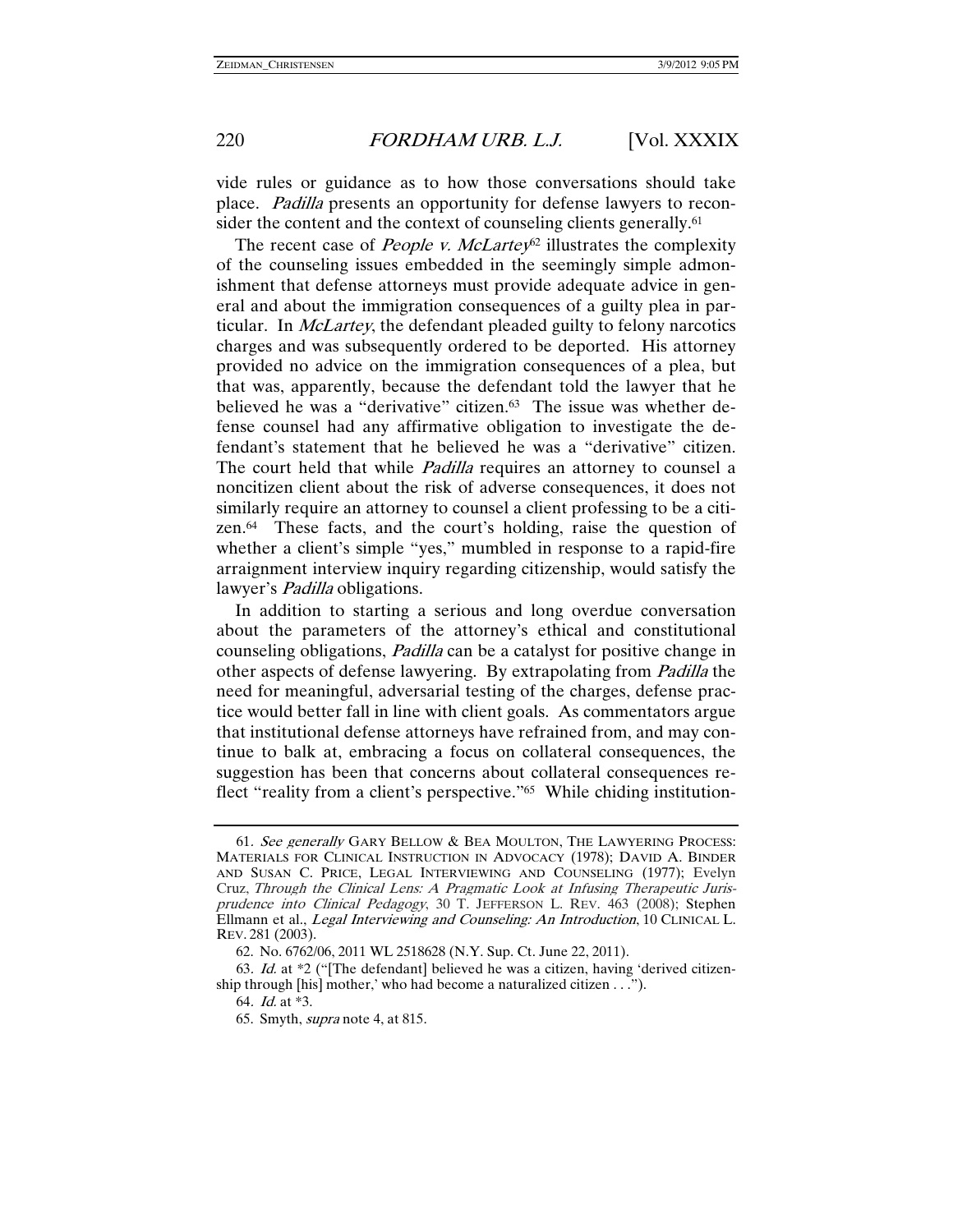al defense attorneys for assuming that all their clients care about is the negatively valued commodity of penal time,<sup>66</sup> these advocates engage in a similar form of paternalism. For many if not most arrestees, avoiding incarceration is indeed their most serious consideration, their reality. Additionally, every study from the client's perspective (the so-called "consumer perspective" studies) has found that what matters most to the accused is a desire to be heard. The accused wants his day in court, and an attorney who will fight for his rights and expose the illegal stop, the officer's racial epithets, the failure to provide *Miranda* warnings, the excessive force used to place him under arrest, et cetera.67

Looking ahead, how can we measure *Padilla*'s impact to see if it has affected the practice or if it is the much ballyhooed second coming of Gideon? We might in the not too distant future experience a collective vague sense that more attorneys get it and are finally learning immigration law or at least becoming aware of issues and discussing them with their clients. We might read about or hear of fewer stories of deportations based on criminal convictions, or we might detect a decrease in the number of appeals premised on failure to advise grounds.

However, if *Padilla* is truly effective as a change agent, it should be manifested in some concrete ways. For starters, we should see changes in the number guilty pleas, the very acts that cause the deportation problem in the first place. Given that convictions, now more than ever, lead to harmful immigration consequences,<sup>68</sup> there should be fewer pleas and more adversarial trials. Even if, as the Court correctly noted, a plea may often still be the best available option for a particular defendant, $69$  there should be a significant number of defendants for whom a trial, and the possibility of acquittal, will be the best choice once they are apprised of the dire consequences of a plea.

Adherence to Padilla could end up transforming the criminal court to more closely resemble the heralded notion of an adversarial system as defendants decide to take their cases to trial. As has been written

<sup>66</sup>. See Jerome H. Skolnick, Social Control in the Adversary System, 11 J. CON-FLICT RESOL. 52, 62 (1967).

<sup>67</sup>. See, e.g., Steven Zeidman, Policing the Police: The Role of the Courts and the Prosecution, 32 FORDHAM URB. L.J. 315, 342 (2005).

 <sup>68. &</sup>quot;[C]hanges to our immigration law have dramatically raised the stakes of a noncitizen's criminal conviction . . . . Deportation is an integral part—indeed, sometimes the most important part—of the penalty that may be imposed." Padilla v. Kentucky, 130 S. Ct. 1473, 1480 (2010).

<sup>69</sup>. Id. at 1485–86.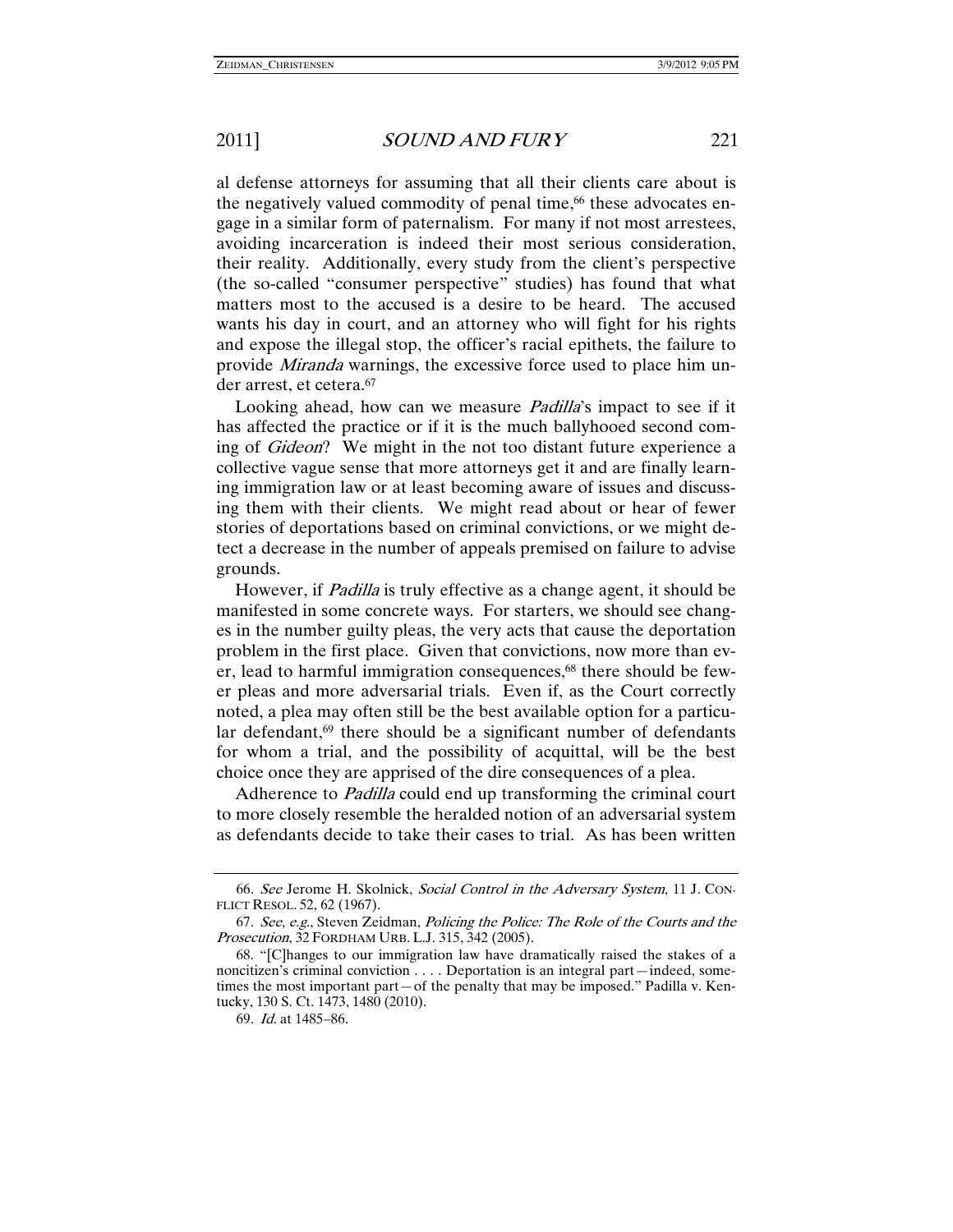about since time immemorial, the criminal court in practice is hardly adversarial.70 Rather, it thrives on guilty pleas premised on the prevailing going rate for a particular charge. As former federal prosecutor and present federal judge Gerard Lynch observed, "the American system as it actually operates in most cases looks much more like what common lawyers would describe as a non-adversarial, administrative system of justice than like the adversarial model they idealize."71 This metamorphosis would also address another key finding of the consumer perspective studies. Uniformly, criminal defendants complain that their lawyers' chief objective was to get them to plead guilty.72

Padilla by its own terms should also end the infamous "meet 'em, greet 'em, and plead 'em" practice that has dominated so much of criminal justice, and which is the most visible and prevalent manifestation of the assembly line nature of the system.73 The all too com-

72. See, e.g., JONATHAN D. CASPER, AMERICAN CRIMINAL JUSTICE-THE DE-FENDANT'S PERSPECTIVE 106 (1972) ("Most of the men reported that among the first words uttered by their public defender were: 'I can get you [--] if you plead guilty.'"); Alan F. Arcuri, Lawyers, Judges, and Plea Bargaining: Some New Data on Inmates' Views, 4 INT'L J. CRIMINOLOGY & PENOLOGY 177, 183 (1976) (defendants "reported that they were pressured into pleading guilty"); Glen Wilkerson, Public Defenders as Their Clients See Them, 1 AM. J. CRIM. L. 141, 143 (1972) ("Real or imagined pressure to plead guilty is a frequent complaint of defender clients.").

73. See, e.g., NAT'L ASS'N OF CRIMINAL DEF. LAWYERS, supra note 10, at 31 ("In many jurisdictions, cases are resolved at the first court hearing, with minimal or no preparation by the defense . . . . This process is known as meet-and-plead or plea at arraignment/first appearance."); Backus & Marcus, *supra* note 10, at 1082 ("[Recommending pleas] at a lawyer's first encounter with a client with almost no information about the case fails to meet ethical standards" and "makes it nearly impossible to determine whether a plea is in a defendant's best interest or to fulfill the duty to explain the matter sufficiently for the client to make an informed decision."); Chin, supra note 16, at 679 ("The literature is replete with accounts of attorneys who 'meet 'em and plead 'em,' i.e., advise their clients to plead guilty minutes after first meeting them in lock-up."); Richard Klein, Judicial Misconduct in Criminal Cases: It's Not Just the Counsel Who May Be Ineffective and Unprofessional, 4 OHIO ST. J. CRIM. L.

<sup>70</sup>. See, e.g., John Feinblatt et al., The Future of Problem-Solving Courts, 15 CT. MANAGER 28, 31 (2000) ("All too many courtrooms have become 'plea bargain mills."); Zeidman, *supra* note 67, at 339 ("Although the Criminal Court has been fraught with problems, an overabundance of adversarialness is not one of them.").

 <sup>71.</sup> Gerard E. Lynch, Our Administrative System of Criminal Justice, 66 FORDHAM L. REV. 2117, 2118 (1998); see also Chester Mirsky, The Political Economy and Indigent Defense: New York City, 1917–1998, 1997 ANN. SURV. AM. L. 891, 911 (arguing that the Supreme Court's legitimization of plea bargaining in Santobello v. New York, 404 U.S. 257 (1971), further eroded any semblance of adversarialness in criminal court practice); Richard A. Oppel, Jr., Sentencing Shift Gives New Leverage to Prosecutors, N.Y. TIMES, Sept. 26, 2011, at A1 ("Plea bargains have been common for more than a century, but lately they have begun to put the trial system out of business in some courtrooms.").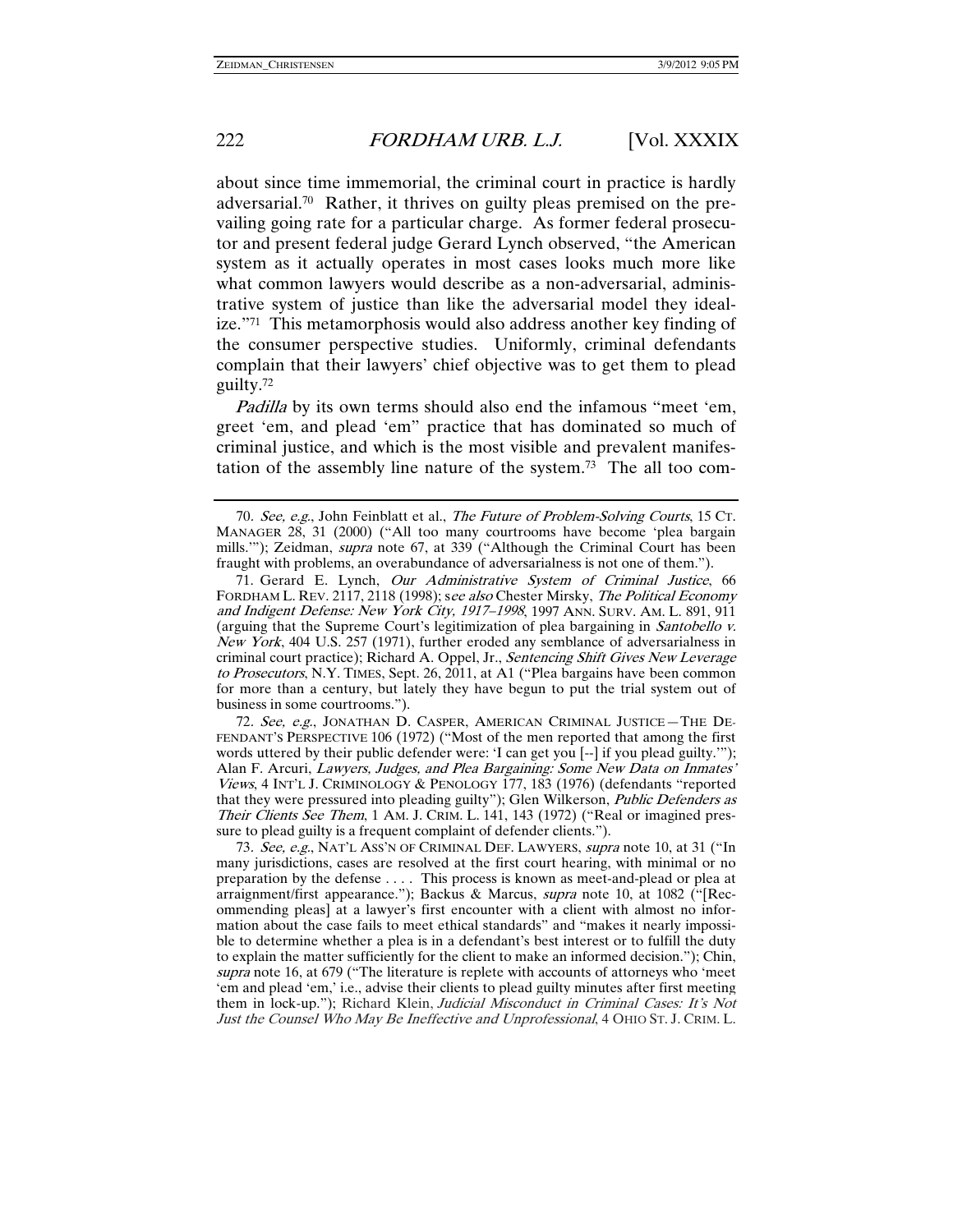mon standard operating procedure of guilty pleas at the accused's arraignment or initial appearance certainly appears to be a de facto violation of *Padilla*.<sup>74</sup> While extant ethical rules require counsel to promptly investigate every case,75 and to refrain from advising acceptance of a guilty plea until all factual and legal investigation has been completed,76 the prevalence of arraignment pleas reveals that those aspirational standards are honored in the breach. While it has long been difficult for defense attorneys to rely on ethical rules in an effort to stand up to institutional pressures to play along, $77$  now the Court has constitutionalized at least one of the same ethical aspirations. Counsel is constitutionally obligated to research the applicable immigration law (which the Court aptly noted is an ever-changing and complex body of law),<sup>78</sup> and, even if counsel is clear on the law in the particular situation, the attorney must be sure she knows her client's immigration situation. It is unlikely that counsel can or will discover that key piece of information at her initial meeting with her client. As every text and article ever written about criminal defense interviewing and counseling has observed, it generally takes time, thought, and patience to develop a relationship of mutual trust and respect before a client is willing to tell counsel of "negative" or incriminating facts (for example, that he is here illegally).<sup>79</sup> Furthermore, given the con-

 75. ABA STANDARDS, supra note 42, at §§ 4-4.1, 14-3.2(b), (f); ABA MODEL RULES OF PROFESSIONAL CONDUCT § 1.1 cmt. 5 (2006) [hereinafter MODEL RULES].

 76. ABA STANDARDS, supra note 42, §§ 4-6.1(b), 14-3.2(b), (f); MODEL RULES, supra note 75, at § 1.4.

77. See, e.g., Norman Lefstein, In Search of Gideon's Promise: Lessons from England and the Need for Federal Help, 55 HASTINGS L.J. 835, 907 (2004) ("Courts also are advised not to 'require' lawyers or defender programs 'to accept caseloads that will lead to the furnishing of representation lacking in quality or to the breach of professional obligations.'") (footnote omitted).

78. Padilla v. Kentucky, 130 S. Ct. 1473, 1483 (2010).

 79. Professor Anthony Amsterdam avers that "the lawyer's primary objective in the initial interview . . . is the establishment of an attorney-client relationship grounded on mutual confidence, trust, and respect." ANTHONY G. AMSTERDAM, TRI-AL MANUAL FOR THE DEFENSE OF CRIMINAL CASES § 76 (4th ed. 1984). Indigent defense attorneys must overcome several obstacles to achieve Amsterdam's "primary objective." See, e.g., Steven Zeidman, Sacrificial Lambs or the Chosen Few?: The Impact of Student Defenders on the Rights of the Accused, 62 BROOK. L. REV. 853, 890–91 (1996) (indigent defendants mistrust their attorneys because, inter alia, they are foisted upon them for free by the government, and because of prevalent racial

<sup>195, 203 (2006) (&</sup>quot;[I]t is common for defense counsel in our large urban courts to offer a guilty plea on behalf of their clients within minutes of having first met the defendant.").

<sup>74.</sup> See, e.g., Love & Chin, supra note 2, at 23 ("[Padilla] throws a monkey wrench into the plea-bargaining process at a time when law enforcement depends upon the efficient operation of assembly-line justice.").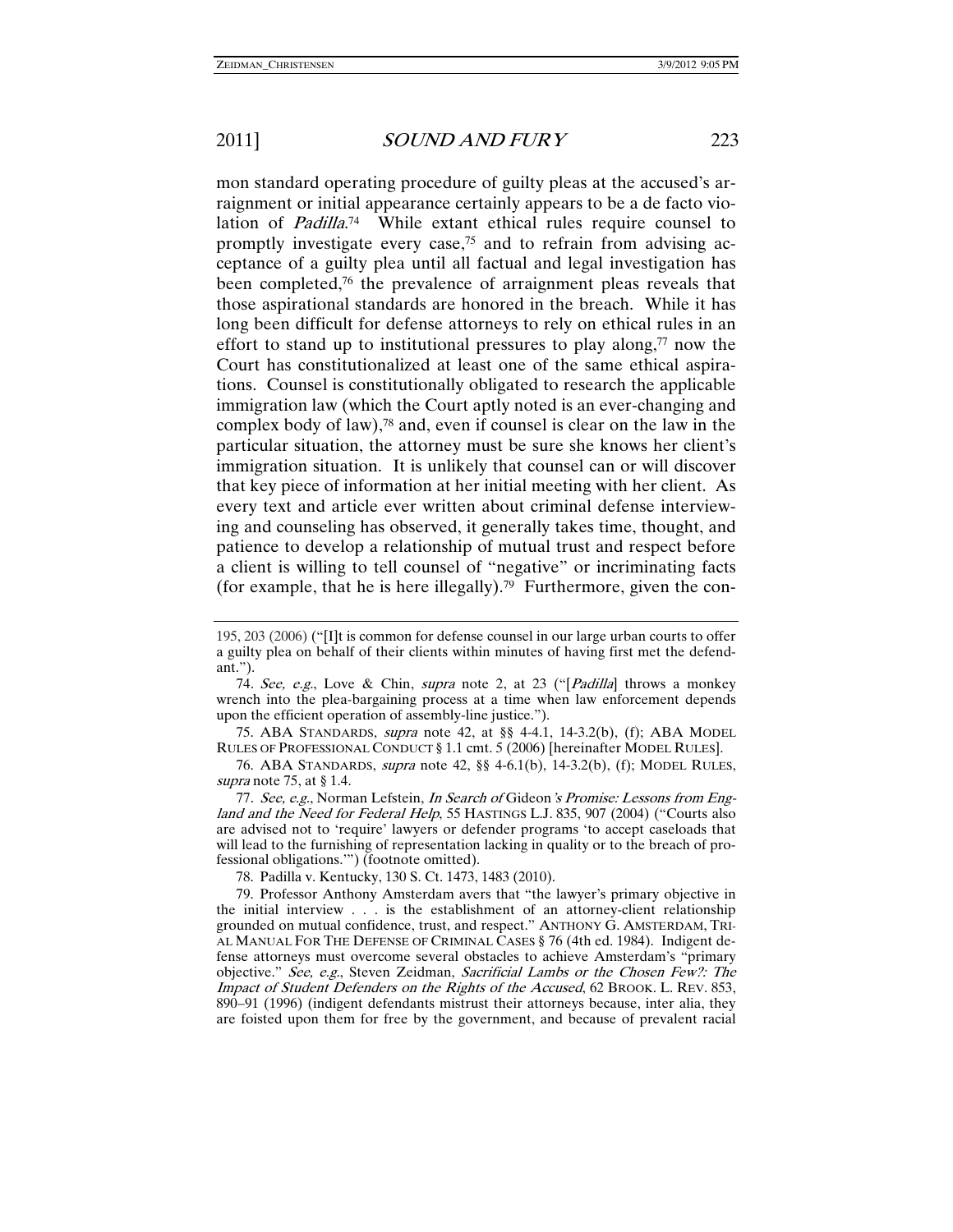stant turmoil of immigration law, even a very willing and forthcoming client may not be entirely accurate about his present immigration status.<sup>80</sup> The necessary duties that underlie the *Padilla* rule, to investigate the relevant facts and law, are essentially pre-conditions to providing Padilla advice, and should serve to slow down, if not eradicate, the practice of meet, greet and plead.

At the same time, to adhere to the dictates of *Padilla*, the all too familiar criminal court mindset of prosecutors, judges, and court administrators in favor of guilty pleas, early and often, has to change.<sup>81</sup> Beyond the basic moral human decency of ensuring that an accused is sufficiently counseled as to what Justice Stevens called the "drastic measure" of deportation,<sup>82</sup> prosecutors and judges should want to ensure the integrity of convictions from collateral and appellate attacks. Regardless of systemic pressures due to overcrowded dockets, adherence to Padilla means that prosecutors and judges can no longer demand, encourage or even allow pleas before a reasonable time has passed to assure that defense counsel has investigated her client's immigration status and the impact of a plea.<sup>83</sup>

Of course, creating such profound change is a formidable task. The longstanding and deeply rooted reliance on pleas early in the process will provide sturdy resistance to new approaches to lawyering and the rights of the accused. It will be a challenge to change the institutional

and class differences). It is unlikely that a defense attorney will learn much valuable information at the initial interview by bluntly asking a client, "where were you born?" See Sylvia Hsieh, Criminal Defense Lawyers Weigh In On New Requirement, LAWYERS USA, Apr. 2, 2010 (quoting a defense attorney who stated, "right after I ask [their] name, my next question is, 'Where were you born?'").

<sup>80</sup>. See generally, e.g., People v. McLartey, No. 6762/06, 2011 WL 2518628 (N.Y. Sup. Ct. June 22, 2011).

<sup>81.</sup> See, e.g., NAT'L ASS'N OF CRIMINAL DEF. LAWYERS, supra note 10, at 33 (noting that prosecutors often exert pressure in the form of "one time only" offers to induce defendants to accept guilty pleas at the initial appearance before a judge); Klein, *supra* note 73, at  $211-12$  (arguing that many judges use the threat of bail to coerce defendants into accepting guilty pleas at their initial court appearance); Jane Campbell Moriarty & Marisa Main, "Waiving" Goodbye to Rights: Plea Bargaining and the Defense Dilemma of Competent Representation, 38 HASTINGS CONST. L.Q. 1029, 1042 (2011).

 <sup>82.</sup> Padilla, 130 S. Ct. at 1478 (quoting Fong Haw Tan v. Phelan, 333 U.S. 6, 10 (1948)). In fact, the former President of the National District Attorneys Association observed that prosecutors "must consider [collateral consequences] if we are to see that justice is done." Roberts, *Ignorance is Bliss*, *supra* note 6, at 172.

 <sup>83.</sup> The Court provided another reason for prosecutors and judges to support better informed pleas: "informed consideration of possible deportation can only benefit both the State and noncitizen defendants" because they will "reach agreements that better satisfy the interests of both parties." Padilla, 130 S. Ct. at 1486.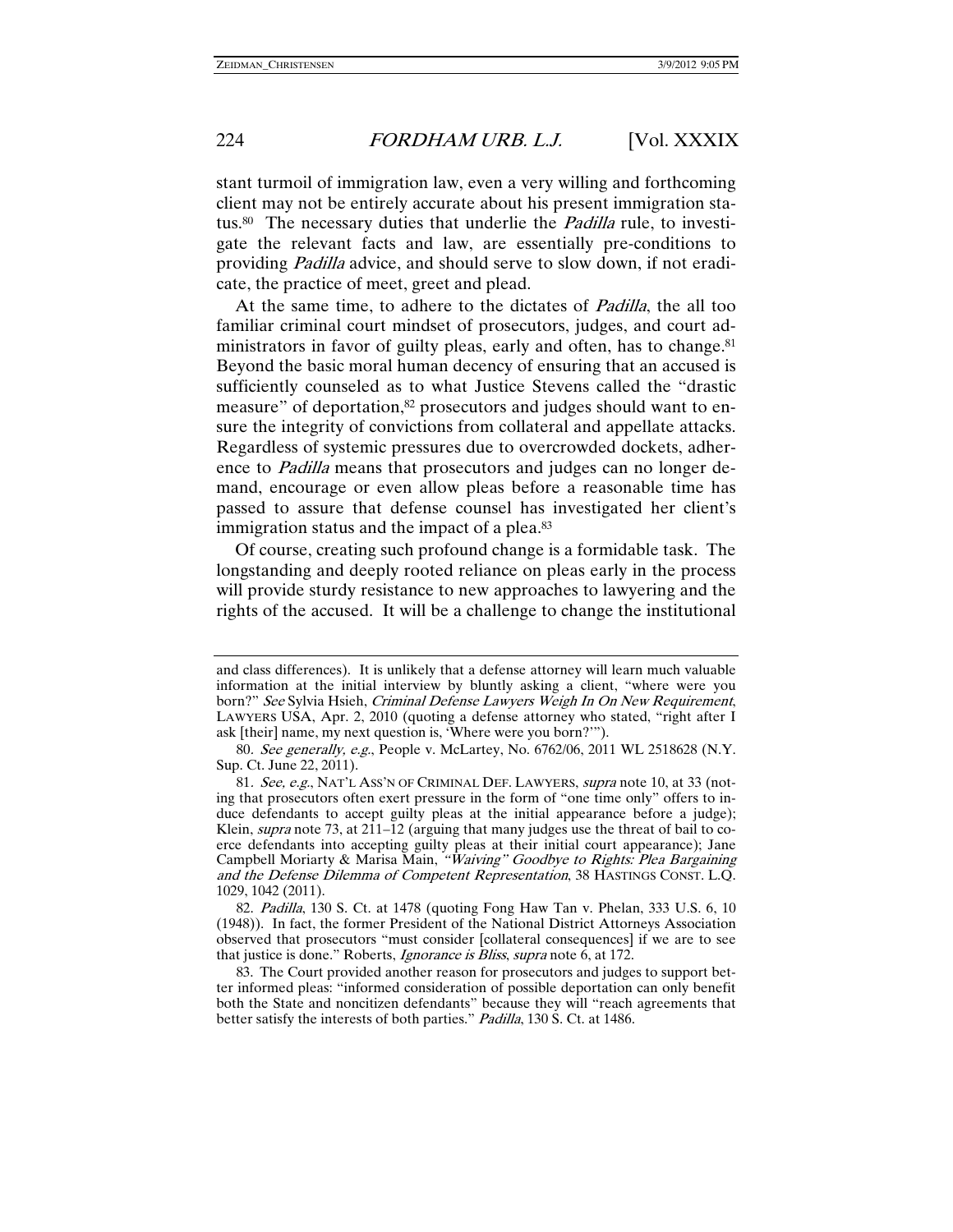mindset and practice from the assembly line, quick and dirty arraignment disposition, to a more careful, thoughtful, and individualized approach. Yet the slowing down of an already overwhelmed system now appears to be the constitutionally required cost of effective assistance of counsel. In all likelihood, as a potential agent of systemic indigent defense reform, Padilla will need help in the form of a moratorium—by legislation, rule or understanding—on pleas at arraignments or initial appearance.<sup>84</sup> The Court's own rationale offers cogent support for such a momentous change. Given the Court's explicit reliance on ethical guidelines at the root of the holding in Padilla, it is worth noting that recent ABA Standards call for more careful, time-consuming consideration of plea offers. ABA Standard 14- 1.3(a) provides that "[A] defendant with counsel should not be required to enter a plea if counsel makes a reasonable request for additional time to represent the client's best interests."85 Post-Padilla, is virtually every request at arraignments or initial appearance for "additional time" presumptively "reasonable," if not mandatory?

Beyond the impact on disposition practices, Padilla also provides support for radically altering the present inadequate funding of indigent defense nationally. The timing of Padilla's consequential call for systemic, comprehensive reform is fortuitous. Recent cases in Michigan and New York highlight statewide failures to provide for independent, well-funded, well-resourced indigent defense providers.<sup>86</sup> Inserting Padilla into the present indigent defense patchwork nationwide will be a constitutional unfunded mandate. To be as revolutionary a case as people hope, to be the second coming of *Gideon*, requires more than changes in attitudes—for starters, states must adequately fund indigent defense providers. These lawsuits present opportunities for organizing and strategizing ways to effectuate and expand the impact of Padilla.

Padilla could end up as the case that many believed Gideon was meant to be. *Gideon* held that states were required to provide counsel to all indigent defendants charged with felonies.<sup>87</sup> In *Argersinger* v. Hamlin,<sup>88</sup> a unanimous Court extended the right to counsel to de-

<sup>84</sup>. See, e.g., Love & Chin, supra note 2, at 23 (arguing that as collateral consequences become the "business" of all court actors, it will become desirable to develop a "comprehensive framework" for dealing with them).

 <sup>85.</sup> ABA STANDARDS, supra note 42, at § 14-1.3(a).

<sup>86</sup>. See generally Duncan v. State, 486 Mich. 1071 (2010); Hurrell-Harring v. State, 15 N.Y.3d 8 (2010).

 <sup>87.</sup> Gideon v. Wainwright, 372 U.S. 335, 344 (1963).

 <sup>88. 407</sup> U.S. 25 (1972).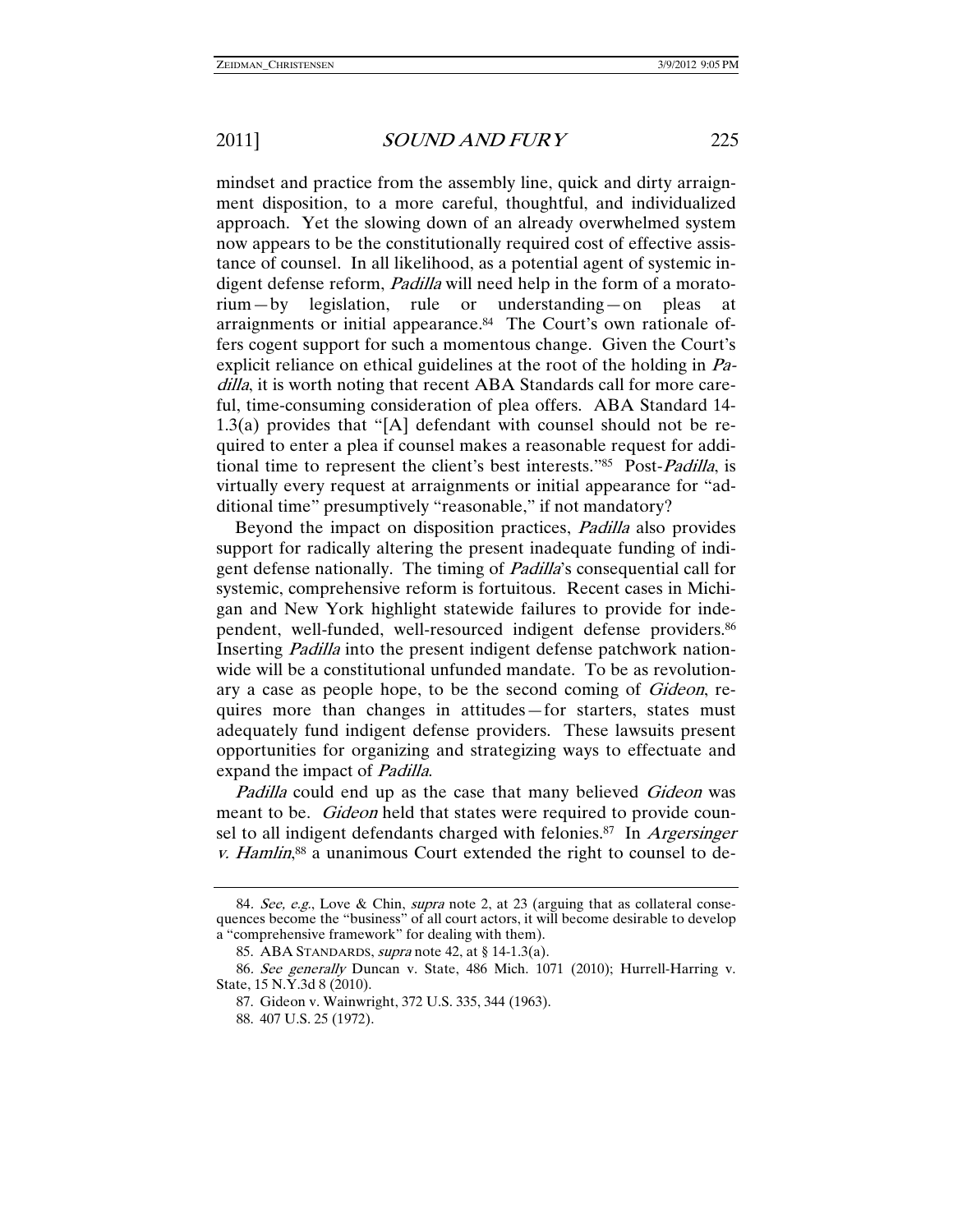fendants charged with misdemeanors that carried the possibility of a jail sentence. The Court decried the "assembly line justice"<sup>89</sup> in the Criminal Court and the reality that "for most defendants in the criminal process, there is scant regard for them as individuals. They are numbers on dockets, faceless ones to be processed and sent on their way."<sup>90</sup> As the past forty years have shown, the assembly line is alive and well.<sup>91</sup> Perhaps *Gideon* and *Argersinger* share the same shortfall. They hold that attorneys must be provided, but they are silent as to what those attorneys must actually do. And while the right to counsel grew to incorporate the right to the "effective assistance" of that counsel, $92$  it is only now, with *Padilla*, that the Court is reaching into the depths of criminal defense practice and demanding certain behavior that must, by the very nature of its holding, serve to improve the practice in significant and meaningful ways.

The decision in *Padilla* is indeed momentous. The Supreme Court's seal of approval on the relevant professional ethical standards sends a clear signal to all defense attorneys about what their job entails, and it serves, as well, to centralize and value the accused's place in the criminal process. More significantly, it presents an opportunity, if not a necessity, to re-imagine defense practice. While Padilla is cloaked in concerns specific to immigration and deportation, the uncovered, underlying defects in representation point unerringly to larger problems. Many hope that *Padilla* will serve as a springboard to require effective attorney advice about a host of consequences that flow from conviction (e.g., housing, sex offender registration and notification, loss of privileges and licenses, et cetera),  $93$  but it would be a mistake to cabin the holding and its aftermath to discussions about direct and collateral consequences. Ultimately, Padilla shines a light on ineffective assistance of counsel, writ large. The components of effective assistance that mandate thorough client interviews and counseling so that defense counsel gains a sense of her client's wants, needs and goals, and in-depth fact development and legal research so that counsel is in a position to provide meaningful advice, are not *sui gen*eris to cases with immigration concerns. A grand opportunity will be lost if the *Padilla* holding and the attention it has generated fail to in-

<sup>89.</sup> Id. at 36 ("There is evidence of the prejudice which results to misdemeanor defendants from this 'assembly-line justice.'").

<sup>90</sup>. Id. at 35.

<sup>91.</sup> See supra note 10 and accompanying text.

<sup>92</sup>. See, e.g., McMann v. Richardson, 397 U.S. 759, 771 (1970).

<sup>93.</sup> See supra note 46 and accompanying text.